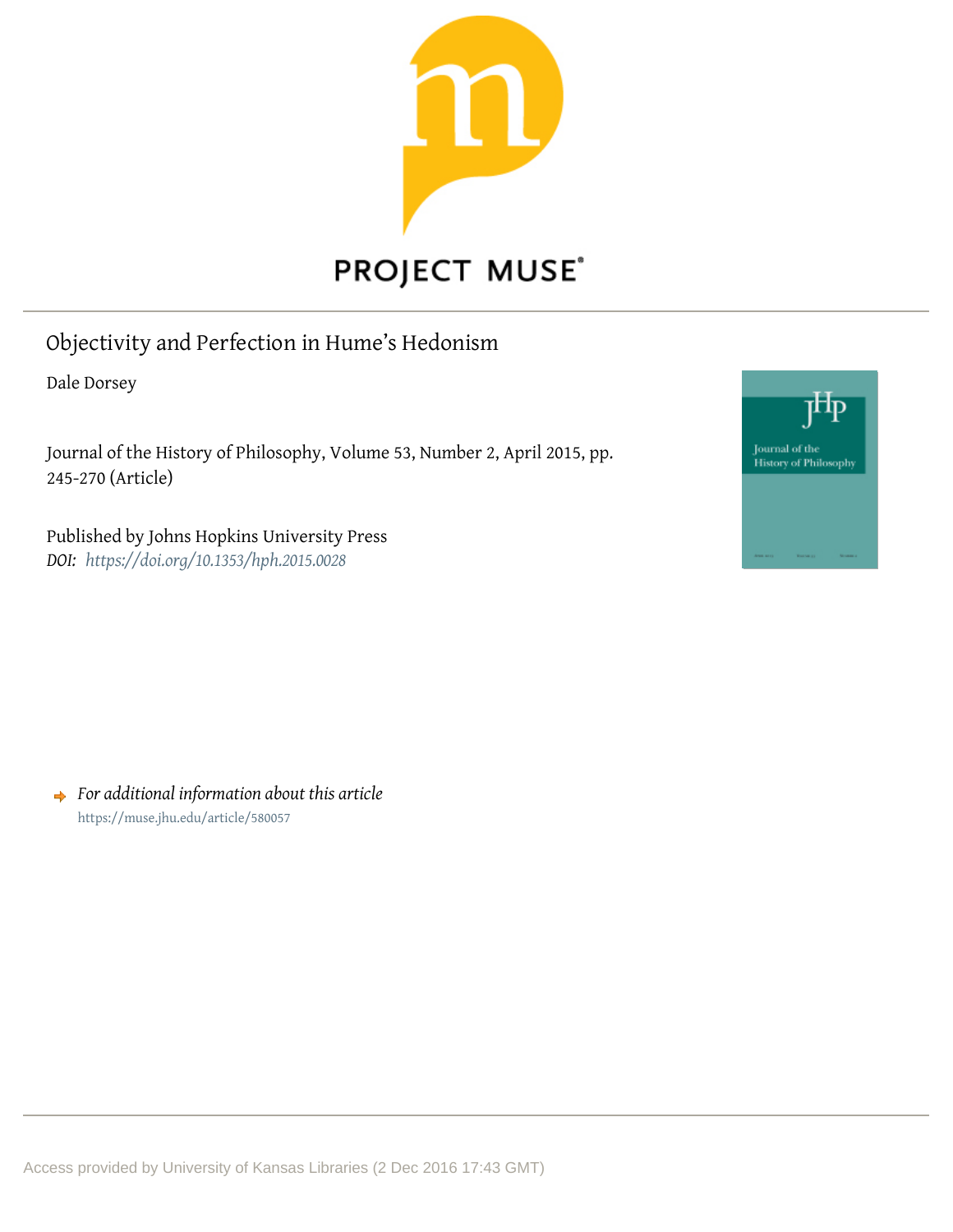# Objectivity and Perfection in Hume's Hedonism

Dale D o rsey\*

**abstract** In this paper, I investigate David Hume's theory of well-being or prudential value. That Hume was some sort of hedonist is typically taken for granted in discussions of his value theory, but I argue that Hume was a hedonist of pathbreaking sophistication. His hedonism intriguingly blends traditional hedonism with a form of perfectionism yielding a version of qualitative hedonism that not only solves puzzles surrounding Hume's moral theory, but is interesting and important in its own right.

**keywords** Hume, hedonism, perfectionism, well-being, prudential value

david hume's value theory—in particular, his theory of prudential value or self-interest—is rarely investigated in any depth. Though he makes a number of claims about particular objects or states that are in people's interest (including his discussion of the prudential value of the virtues in the second *Enquiry*; see *E*  $9.14-25$ , <sup>r</sup> few have attempted a clear statement of Hume's theory of happiness, welfare, or self-interest, much less investigated whether and why Hume's various claims about the prudential value of virtue or any other qualities might or might not follow from them.

In this essay, I investigate Hume's account of the nature of self-interest (or, interchangeably, "happiness," "welfare," etc.). In essence, my reading is this: Hume was a hedonist. He believed that pleasure and pain are the only things that influence the prudential value of a life. But Hume was a hedonist of extraordinary sophistication. His hedonism intriguingly blends traditional hedonism with a *perfectionist* value theory leaving a version of *qualitative* hedonism with—in something of a coup for qualitative hedonists—a clear and compelling rationale for the relative value of higher and lower pleasures.

My reading of Hume's view proceeds by a series of questions, each of which arises as a natural extension of a prior step in my investigation. After having

<sup>1</sup> References to the *Enquiry* will be made in the text (as *E*), noting the paragraph and SBN pagination.

<sup>\*</sup> **Dale Dorsey** is Associate Professor of Philosophy and Meredith J. Docking Faculty Scholar at the University of Kansas.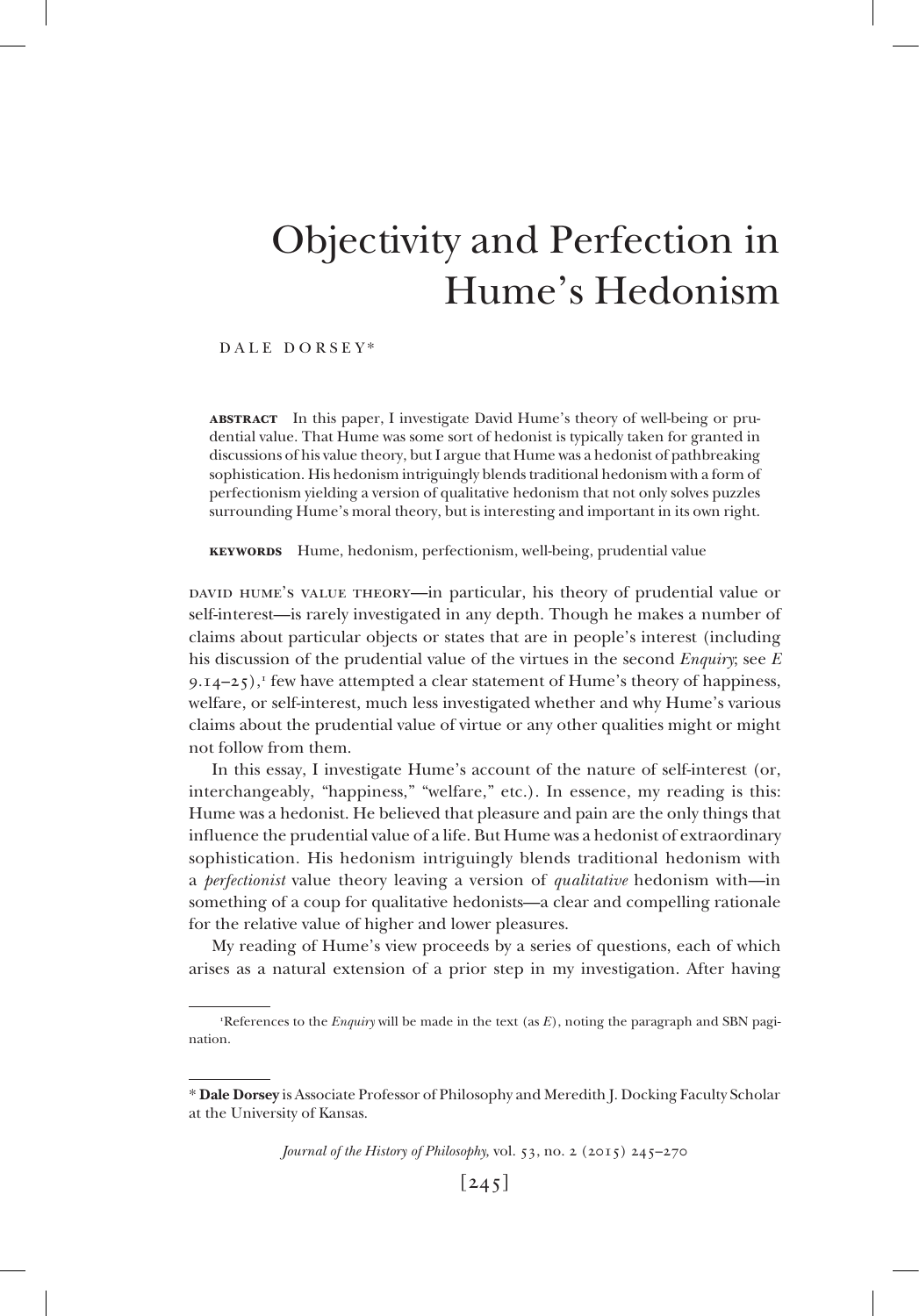defended the claim that Hume is a hedonist about welfare or well-being in §1, I ask (in §2) a simple "meta-evaluative" question that arises for any version of hedonism: what, for Hume, is the *source* or *ground* of pleasure's goodness? Is it the case that pleasure is good *because* pleasure is desired, or wanted, or is otherwise the subject of an authoritative pro-attitude (call this "subjective hedonism")? Or is it the case that pleasure is good *independently* of such attitudes (call this "objective hedonism")? I hold that, contrary to some suggestive textual remarks, Hume is an objective, rather than subjective, hedonist. However, an objective response to this meta-evaluative question gives rise to further *first-order* questions, in particular, how one might rank-order various pleasurable experiences if the source of their comparative value is not strictly subjective (and hence purely psychological). I discuss this question in §3: I hold that Hume accepts a sophisticated version of *qualitative* hedonism according to which the comparative value of particular pleasures is not simply determined by their intensity and duration. But this claim gives rise to a further *explanatory* question: what, for Hume, *explains* the value of the "higher" as opposed to "lower" pleasures? I discuss this in §4. I claim that Hume accepts a unique hybrid of hedonism and *perfectionism*: a view that indexes the value of individual pleasures to the extent to which these pleasures conform to, or are fitting of, a particularly sentimentalist conception of human nature. In §5, I argue that the method by which I answer the above questions sheds substantial light on a classically puzzling passage in Hume's corpus, namely, his discussion of the sensible knave. §6 concludes.

#### 1 . hedonism, good, and prudential value

That Hume is some sort of hedonist is not particularly revelatory. Consider: "Nature has implanted in the human mind a perception of good or evil, or in other words, of pain and pleasure, as the chief spring and moving principle of all its actions," (*T* 1.3.10.2).<sup>2</sup> In explaining the sources of the direct passions, Hume writes, "Beside good and evil, or in other words, pain and pleasure, the direct passions frequently arise from a natural impulse or instinct, which is perfectly unaccountable" (*T* 2.3.9.8, 439).<sup>3</sup> Not only does he characterize pain and pleasure as the "chief"

<sup>2</sup> Typically when quoting the *Treatise* and *Enquiry*, I will list the citation in the text by paragraph, and SBN pagination. Notably, however, this citation differs as there *is* no SBN pagination! This passage, drawn from the critical (Norton and Norton) edition, differs from the Selby-Bigge text. The Selby-Bigge text reads, instead: "There is implanted in the human mind a perception of pain and pleasure, as the chief spring and moving principle of all its actions." As Norton and Norton point out, however, the Selby-Bigge text is based on a set of cancellations Hume adopted while vol. 2 of the *Treatise* was being printed, for the purposes of accommodating an expanded footnote detailing his use of the term 'imagination.' Norton and Norton make use of the earlier, unamended text. In any event, it is clear that Hume believes that good and evil and pain and pleasure are conceptually identical, insofar as this point comes up again, unamended, in *T* 2.3.9.8, 439 and throughout *T* 2.3.9, 438–48.

<sup>3</sup> Hume here distinguishes the direct passions from pleasure and pain. An anonymous reviewer wonders whether this means that the direct passions (fear, hope, joy, etc.) are not intrinsically valuable for Hume. And while it is clear that Hume believes that (at least some of) the direct passions are a result of consideration of the possibility of pain or pleasure or the *expectation* of some good or evil (fear, for instance, is produced by the uncertainty of evil [*T* 2.3.9.6, 439]), this does not answer the question of whether the direct passions themselves *are*, in fact, instances of pain or pleasure and are hence themselves good or evil. I do not take a stand on this issue, except to say that there is no barrier to Hume's acceptance that such passions are instances of pleasure and pain (especially insofar as some pleasurable sentiments take intentional or propositional objects; see §2.2).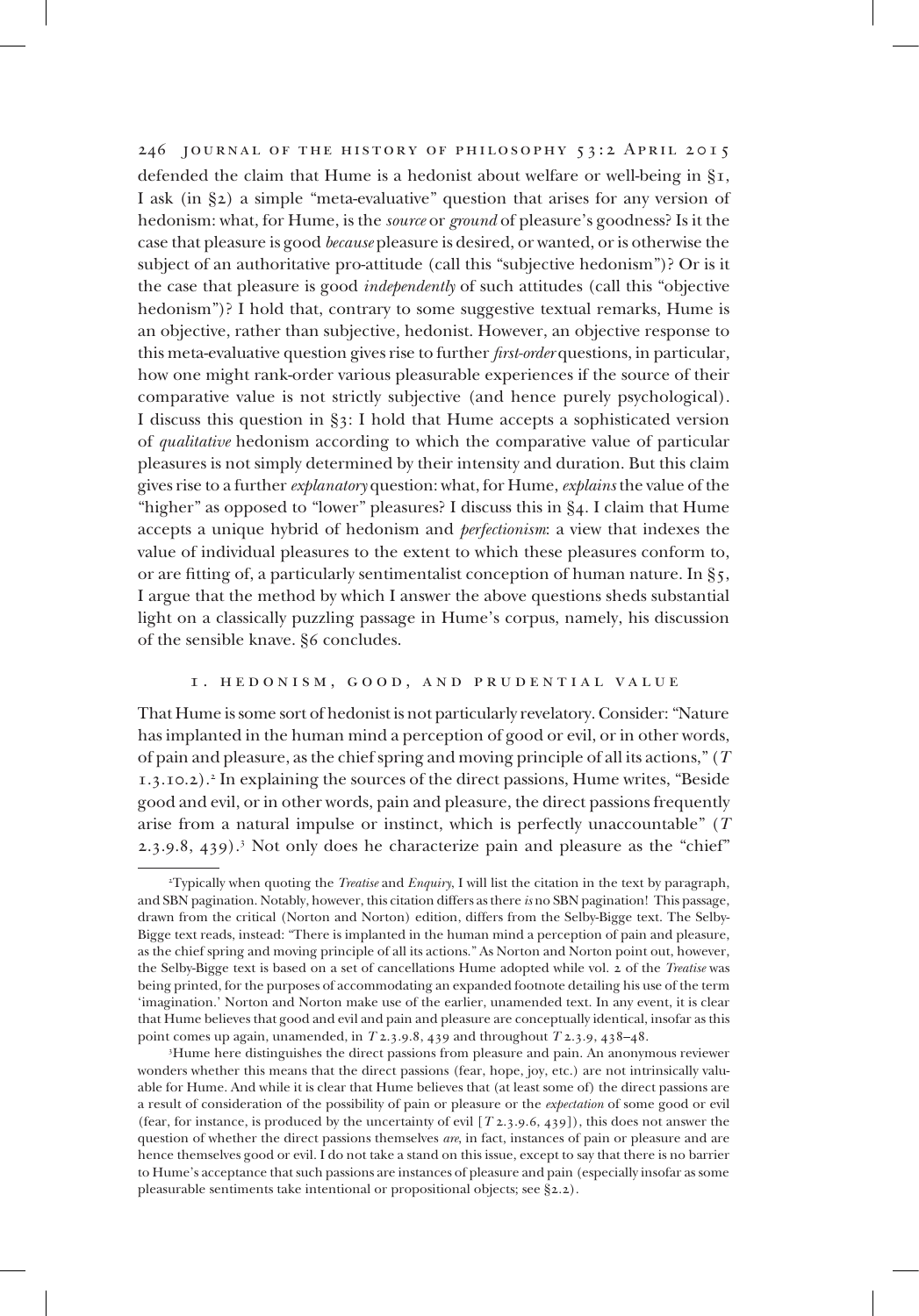objectivity & perfection in hume's hedonism 247

motivator of humankind, he appears to claim, in so doing, that the connection between pain and pleasure and good and evil is extremely tight. Good and evil just *are* pain and pleasure, "in other words."

Thus Hume clearly treats pleasure and pain as good and evil. But this does not guarantee any particular reading of his theory of welfare or *prudential* value. His hedonism could, in principle, be a conception of many different concepts. For instance, one could be a hedonist about *moral goodness* (i.e. morality requires individuals to promote pleasure for some specified group—call this "moral hedonism"); a hedonist about the good *simpliciter* or *impersonal* good (call this "axiological hedonism"); or a hedonist about well-being or the personal good (call this "welfare hedonism").<sup>4</sup> It would appear that the passages above indicate only a form of axiological hedonism: pleasure is *good*; pain is *evil*. Does Hume, then, also accept a form of welfare hedonism?

Were he to do so, he would certainly not be alone among his (broadly speaking) contemporaries. Shaftesbury, for instance, claims that pleasure constitutes selfinterest.<sup>5</sup> Hutcheson also appears to squarely identify pleasure with self-interest or the prudential good:

Because we shall afterwards frequently use the Words Interest, Advantage, natural Good, it is necessary here to fix their Ideas. The Pleasure in our sensible Perceptions of any kind, gives us our first Idea of natural Good, or Happiness; and then all Objects which are apt to excite this Pleasure are call'd immediately Good. . . . Our perception of Pleasure is necessary, and nothing is Advantageous or naturally Good to us, but what is apt to raise Pleasure mediately, or immediately.<sup>6</sup>

Like Hutcheson and Shaftesbury, I think we should read Hume as a hedonist about welfare or well-being rather than *strictly* a hedonist about the good *simpliciter*. First, Hume clearly possesses the relevant concept. Hume often speaks of "self-interest" (as Hutcheson discusses "Interest, Advantage, natural Good"), for example, when he discusses the "interested obligation" to virtue in book nine of the second *Enquiry*. There, Hume writes, "Having explained the moral *approbation* attending merit or virtue, there remains nothing, but briefly to consider our interested *obligation* to it, and to enquire, whether every man, who has any regard to his own happiness and welfare, will not best find his account in the practice of every moral duty" (*E* 9.14, 278). Here Hume makes explicit use of the concepts of happiness and welfare. (Indeed, he seems to treat these concepts as referring to the same broad idea—self-interest.) Given that Hume treats good and evil as pleasure and pain "in other words," it would be strange for him not to hold that hedonism, in some form or other, is also the proper concept of specifically prudential value or the personal good.

Second, in the first appendix of the second *Enquiry*, Hume writes,

Thus the distinct boundaries and offices of *reason* and of *taste* are easily ascertained. The former conveys the knowledge of truth and falsehood: The latter gives the

<sup>4</sup> For a more in-depth discussion of the variety of concepts of which hedonism is a conception, see Kagan, *Normative Ethics*, 30–31.

<sup>5</sup> See, for instance, Shaftesbury, *Characteristicks*, 57–59. 6 Hutcheson, *Inquiry*, 86.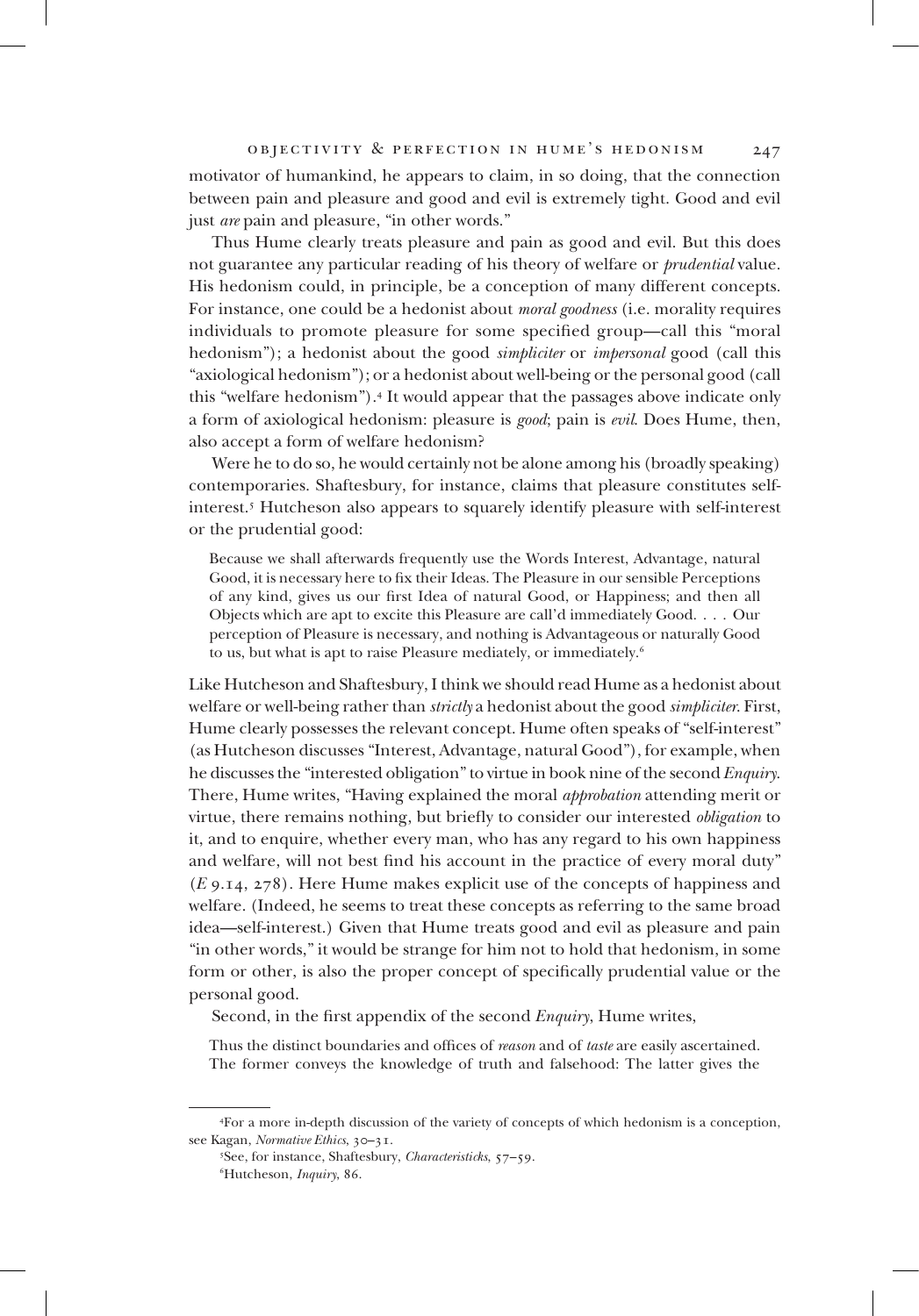sentiment of beauty and deformity, vice and virtue. . . . Reason, being cool and disengaged, is no motive to action, and directs only the impulse received from appetite or inclination, by showing us the means of attaining happiness or avoiding misery. Taste, as it gives pleasure or pain, and thereby constitutes happiness or misery, becomes a motive to action, and is the first spring or impulse to desire and volition. (*E* App. 1, 21, 294.)

This passage is, or so I claim, central for an understanding of Hume's theory of welfare, and I shall have occasion to return to it in due course. But as regards the point at issue: according to Hume, "happiness or misery" is constituted by the faculty of *taste*, not reason (though reason will show us the proper means by which to develop our happiness). But the explanation of this refers explicitly to the fact that taste "gives pleasure or pain." As it gives pleasure and pain, it *thereby* constitutes happiness or misery. Thus it would appear that the extent to which any particular faculty or group of sentiments constitutes, or contributes to, happiness or misery is determined by the extent to which this faculty or group of sentiments "gives pleasure or pain." And hence there is good reason to believe that Hume is some sort of hedonist about self-interest even if he is *also* an axiological hedonist (which, it seems, he clearly is).

#### 2 . what grounds pleasure's value?

To better understand the nature of Hume's value theory, however, it is worthwhile to ask a question that arises for any hedonist axiology (whether a version of welfare hedonism or not). This question is "meta-evaluative"; it is not a question about what is valuable, but rather about *how intrinsic values come to have that status*. For a hedonist, the question runs as follows: what grounds the value of pleasure? In other words, what explains the value of pleasure and the disvalue of pain and, just as importantly, the lack of intrinsic value of other, non-pleasure, goods? Broadly speaking, there are two potential answers to this question. First, one might be a *subjective* hedonist. On this view, pleasure's goodness is explained by the fact that it is the object of value-imparting pro-attitudes or sentiments. Classically, subjective hedonism claims that intrinsic prudential values are the objects of value-conferring or authoritative desires or pro-attitudes *and* that humankind is in agreement concerning the ultimate object (pleasure) of such value-authoritative attitudes. Second, one might be an *objective* hedonist. Objective hedonism holds that pleasure is good, or constitutes well-being, independently of any pro-attitude possessed by observers or evaluators. Pleasure just *is the good* and does not permit of any further grounding.<sup>7</sup> P. J. E. Kail refers to the subjective version of hedonism as the "desireconstituting" (subjective) model, according to which "something acquires the status of good from being desired, such that, on the most basic model, anything that is desired is good, and is good because it is desired."<sup>8</sup> On an objective hedonism, by contrast, the goodness of pleasure is independent of its being desired.

<sup>7</sup> For more on this distinction, see Dorsey, "Dilemma."

<sup>8</sup> Kail, *Realism*, 185. Classic versions of subjective hedonism are found in Sidgwick, *Methods*; and Gosling, *Pleasure*. (Gosling rejects this account of the grounding of pleasure's value, but nevertheless holds that it is a substantive and plausible proposal.)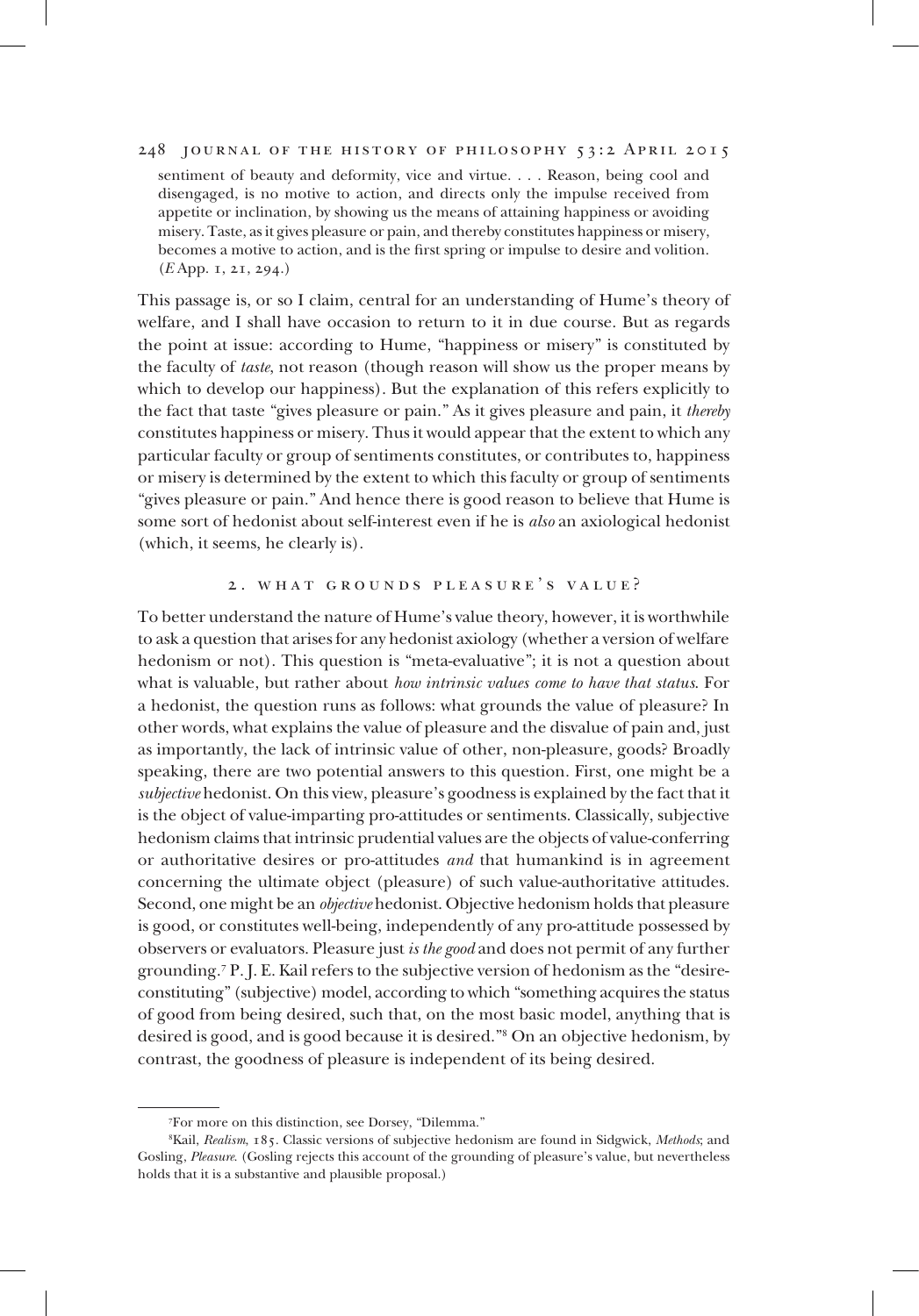#### *2.1. A Case for the Subjective Reading*

Some passages in Hume suggest a subjective reading. First, Hume seems to hold that *moral virtue* is a product of value-authoritative pro-attitudes: "To have the sense of virtue, is nothing but to *feel* a satisfaction of a particular kind from the contemplation of a character. This very *feeling* constitutes our praise or admiration. We go no farther"  $(T, 3, 1, 2, 3, 471)$ . And if Hume believes that virtue is itself a function of our attitudes of approval or disapproval, praise or admiration, then it would appear strange to treat his axiological theory asymetrically. Why should moral value be dependent on the sentiments of humans, but welfare or prudential value be *independent*? This is especially the case if, as some read Hume, evaluative judgments are taken just to be expressions of affective or conative states.<sup>9</sup> For it would seem quite false to say that moral judgments are the expression of such states of approval or disapproval *and* that judgments about the good can nevertheless be understood as true or false in a way that is grounded independently of any attitude of approval or disapproval—which, of course, just *is* the objective view.

In addition, Hume appears to consistently deny that anything could have value in and of itself apart from the operation of human sentiment.<sup>10</sup> Hume writes, "If we can depend upon any principle, which we learn from philosophy, this, I think, may be considered as certain and undoubted, that there is nothing, in itself, valuable or despicable, desirable or hateful, beautiful or deformed; but that these attributes arise from the particular constitution and fabric of human sentiment and affection."<sup>11</sup> Here it would appear that the ultimate standard of value *must* be "the particular constitution and fabric of human sentiment and affection." And if this is correct, to say that pleasure is valuable, or "good" (as Hume does consistently) one must say that pleasure itself is recommended by human sentiment and affection: pleasure's value must be grounded by some authoritative pro-attitude directed toward pleasure and away from pain.

<sup>9</sup> See Penelhum, *Hume*, 141.

<sup>10</sup>Hume appears to make this claim explicitly when concerned with the origin of virtue and vice; see *T* 3.1.1.26, 469.

<sup>11</sup>Hume, "The Sceptic," 162. An anonymous reviewer for this journal notes that "The Sceptic" is a somewhat unusual piece of writing in Hume's corpus, and does not permit of a straightforward reading, given its relation to three preceding essays on happiness, viz. "The Epicurean," "The Stoic," and "The Platonist." This is quite right. However, despite its unusual placement, there is good reason to believe that "The Sceptic" represents Hume's considered views. See, for instance, Fogelin, *Skepticism*; Stewart, "Legacy"; Harris, "Four Essays." And while there is some dissent from this treatment of "The Sceptic" (see, notably, Immerwahr, "Happiness"), there is good reason to hold that the more popular position is the right one. As noted by Heydt ("Relations"), "The Sceptic" represents the alleviation of tension between the three views represented by its predecessor essays: in arguing that philosophy itself cannot pick out a single path of happiness, Hume undermines "the pretensions of the three authors [the Epicurean, Stoic, and Platonist] to be presenting *the* nature of human happiness, thereby promoting eclecticism and moderation" ("Relations," 13). However, even if we remain agnostic about the relation between "The Sceptic" *as a whole* and Hume's considered views *as a whole*, the central passages I cite from "The Sceptic" are well represented in other texts. For instance, in *E* App. 1.21, 294, Hume echoes "The Sceptic" in claiming that it is merely the operation of the faculty of taste that renders objects beautiful or despicable, which is also noted in "Of the Standard of Taste" (see §3.1 below). Furthermore, his discussion of the prudential value of virtue—to which I make reference in §3.2—mirrors almost identically Hume's own discussion of the sensible knave, to be found in book 9 of the second *Enquiry*. And hence there is good reason to believe that "The Sceptic," or at least the passages to which I make reference here, represents Hume's considered views.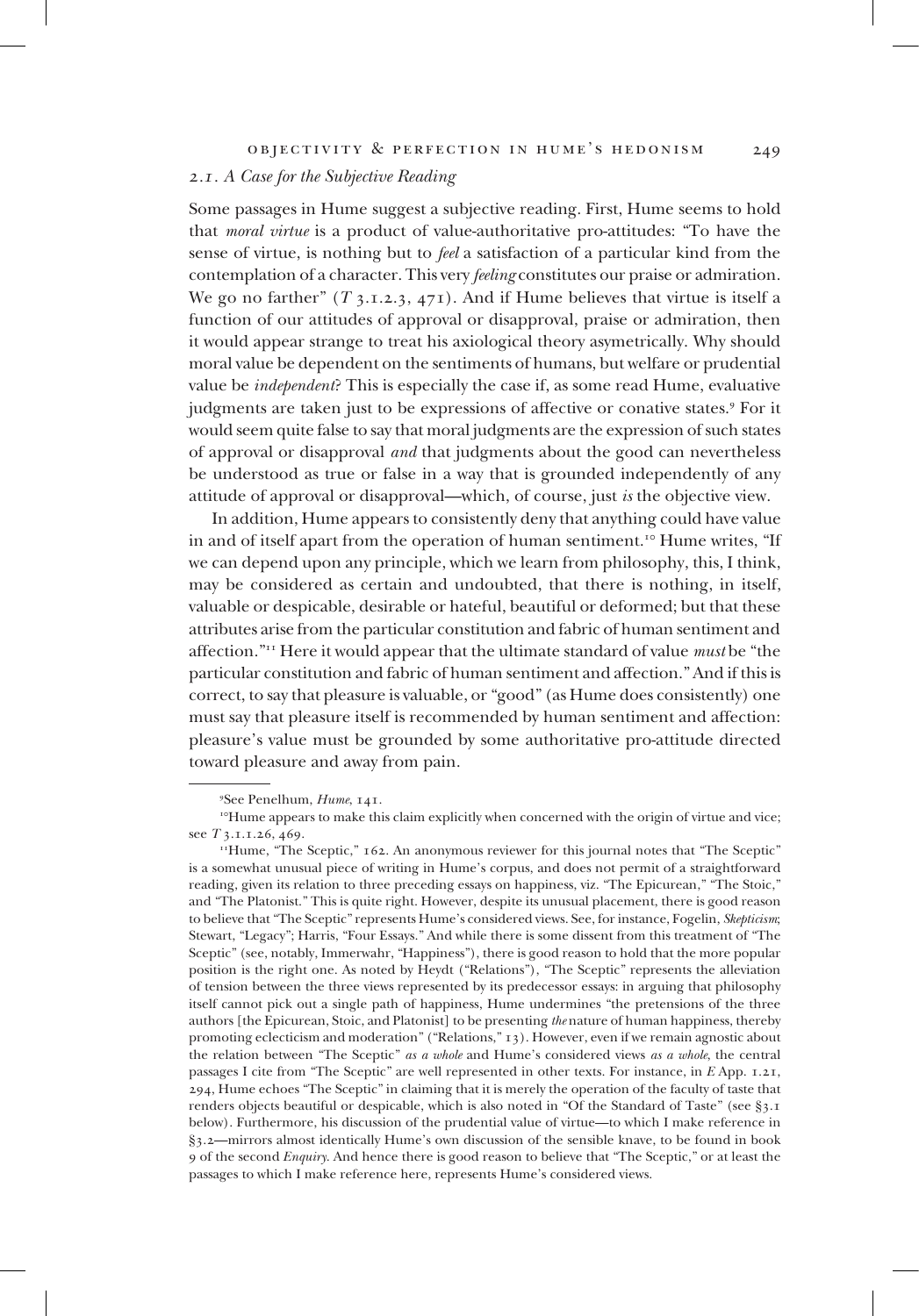#### *2.2. Against the Subjective Reading*

Before turning to my argument against a subjective reading of Hume's hedonism, I should briefly consider what I take to be an inconclusive argument against the subjective reading, offered by Kail. Kail argues that one ought to reject a subjective reading because a subjective reading cannot explain the "convergence on the thesis [that] pleasure and pain are essential values."<sup>12</sup> By 'convergence,' Kail means the "convergence in judgement regarding what is desirable and aversion-worthy for its own sake."<sup>13</sup> Objective hedonism, according to Kail, "can explain the convergence by appealing to the very character of experiences. The agreement is commanded because we are acquainted with states of mind that are essentially valuable."<sup>14</sup> In being acquainted with states of mind that are (objectively) valuable, we converge on desires for such states and (if this is different) our judgment that such states are valuable. At first glance, however, it seems wrong to say that only objective hedonism can explain this convergence. After all, a subjectivist hedonism offers a perfectly good explanation: the convergence is explained by *psychological fact*, namely, the fact that pleasure is alone the object of our judgments of value and (if this is different) the relevantly authoritative pro-attitudes. According to Kail, however, this explanation is unacceptable: "*Prima facie* people desire things other than pleasure for their own sakes, so there is nothing in the desire-constitution model *itself* which forces us to the conclusion that pleasure is the only good."<sup>15</sup>

Of course, we might agree with Kail. It may very well be implausible to believe that all individuals restrict the objects of their pro-attitudes to pleasure. But Hume himself—at least on a subjective reading—appears to have the resources to avoid Kail's complaint. Note that any subjective hedonism must deal with the fact that, of course, we approve of many non-pleasure things (including moral virtue, nice walks on the beach, satisfying cold drinks, the welfare of our children, etc.). The typical response—for virtually any kind of subjectivism, hedonist or not<sup>16</sup>—is to suggest that only a subset of pro-attitudes have import for intrinsic value or welfare *in particular*. (For instance, most subjective hedonists will say that our desires for, e.g. cold drinks are derivative—derivative of a more fundamental desire for the pleasure that such cold drinks bring.) Hume appears to have the resources to make just this sort of distinction. Not only does Hume distinguish between fundamental and derivative desires (see *E* App. 1, 18–19, 293), Hume accepts that sentiments differ in kind when it comes to the concepts of which they grant approval. (See *T* 3.1.2.4, 472, and my discussion of this passage below.) And hence it seems at least *possible* to say that, for Hume, the relevant sentiments that grant welfare value to particular pleasures are different in kind from those that grant moral value to particular character traits or gustatory value to wines, and so forth, and hence need not impart intrinsic welfare value on equal terms.<sup>17</sup>

<sup>12</sup>Kail, *Realism*, 184.

<sup>13</sup>Kail, *Realism*, 184.

<sup>14</sup>Kail, *Realism*, 185.

<sup>15</sup>Kail, *Realism*, 185.

<sup>&</sup>lt;sup>16</sup>See, for instance, Sidgwick, *Methods*, III; Railton, "Facts and Values," 54-55.

<sup>&</sup>lt;sup>17</sup>Thanks to an anonymous reviewer for pressing this point.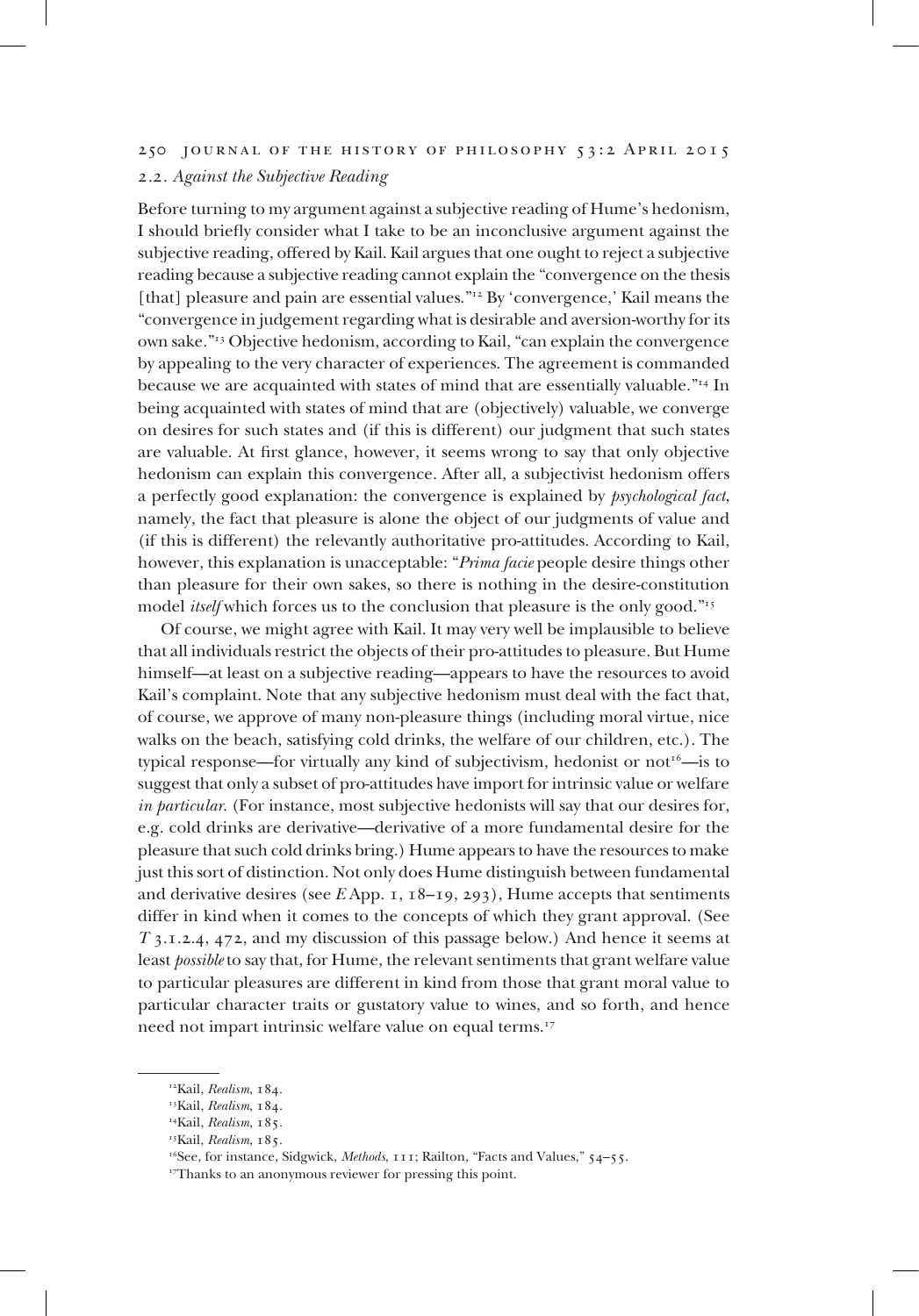Hence it seems to me that Kail's argument is inconclusive. Though people very clearly desire things other than pleasure, Hume has the resources to *restrict* the range of welfare-authoritative sentiments in a manner that *may* successfully exclude all but pleasure in the realm of intrinsic goods and evils. Merely because individuals desire, say, good bottles of wine, or moral virtue in addition to their convergence on a desire for pleasure, such desires need not be authoritative for prudential value *in particular*, and hence a subjectivist reading of Hume has the resources to avoid Kail's central attack on subjective hedonism.

However, I think Kail is on the right track.<sup>18</sup> Hume is not a subjective hedonist. I offer two arguments here, the first somewhat less decisive, the other more so. The first argument relies on a consideration of an important feature of Hume's conception of the nature of pleasure. In *T* 3.1.2.4, 472, Hume writes,

For, *first*, 'tis evident, that under the term *pleasure*, we comprehend sensations, which are very different from each other, and which have only such a distant resemblance, as is requisite to make them be express'd by the same abstract term. A good composition of music and a bottle of good wine equally produce pleasure; and what is more, their goodness is determin'd merely by the pleasure. But shall we say upon that account, that the wine is harmonious, or the music of a good flavour? In like manner an inanimate object, and the character or sentiments of any person may, both of them, give satisfaction; but as the satisfaction is different, this keeps our sentiments concerning them from being confounded, and makes us ascribe virtue to the one, and not to the other. Nor is every sentiment of pleasure or pain, which arises from characters and actions, of that *peculiar* kind, which makes us praise or condemn. The good qualities of an enemy are hurtful to us; but may still command our esteem and respect.

A proper treatment of Hume's precise conception of pleasure would take us well afield. Nevertheless, one feature of this conception is reflected in the above passage and worth noting in the present context. Most importantly, Hume appears to assert that pleasures are extraordinarily diverse in kind: the pleasure that we take in wine is different than the pleasure we take in music; the pleasure we take in an honorable enemy is different than the pleasure we take in an honorable friend. But this view is in tension with (though admittedly is not straightforwardly inconsistent with) a subjective approach to Hume's hedonism: if pleasures are of such variable kinds,

<sup>&</sup>lt;sup>18</sup>I should note at this point one slight difference between our readings of Hume on the status of pleasure's value. According to Kail, the proper contrast on the question of the "status of good" is between the desire-constituting model and the "desire-determining" model. On the latter view, "the relation between desire and value is the other way around [in comparison to the desire-constituting model]. It is *because* the relevant feature is valuable that Edmund desires it. . . . Value and desire are 'internally connected' in so far as a suitably-equipped, suitably positioned agent must, on cognition of that value be appropriately conatively disposed" (Kail, *Realism*, 185). And while the desire-determining view implies objective hedonism (i.e. the value of pleasure is not explained by its status *qua* object of pro-attitude), the desire-determining view as Kail describes it is stronger than a commitment to objective hedonism; it commits not only to the explanatory independence of pleasure's value from desire, but to an "internal connection" between value and desire. Whether this connection holds depends, in my view, on the proper reading of "suitably-equipped." As I shall argue below, the only agents that have a consistent desire for more valuable, rather than less valuable, pleasures are those possessed of the true standard of taste. For our purposes here, however, it is sufficient to note that Kail accepts the claim that, for Hume, "[p]leasure and pain are, of their very essence, desirable and awful 'of themselves.'" This claim is objective hedonism as I understand it, and on reading Hume as accepting this view, Kail and I are in agreement.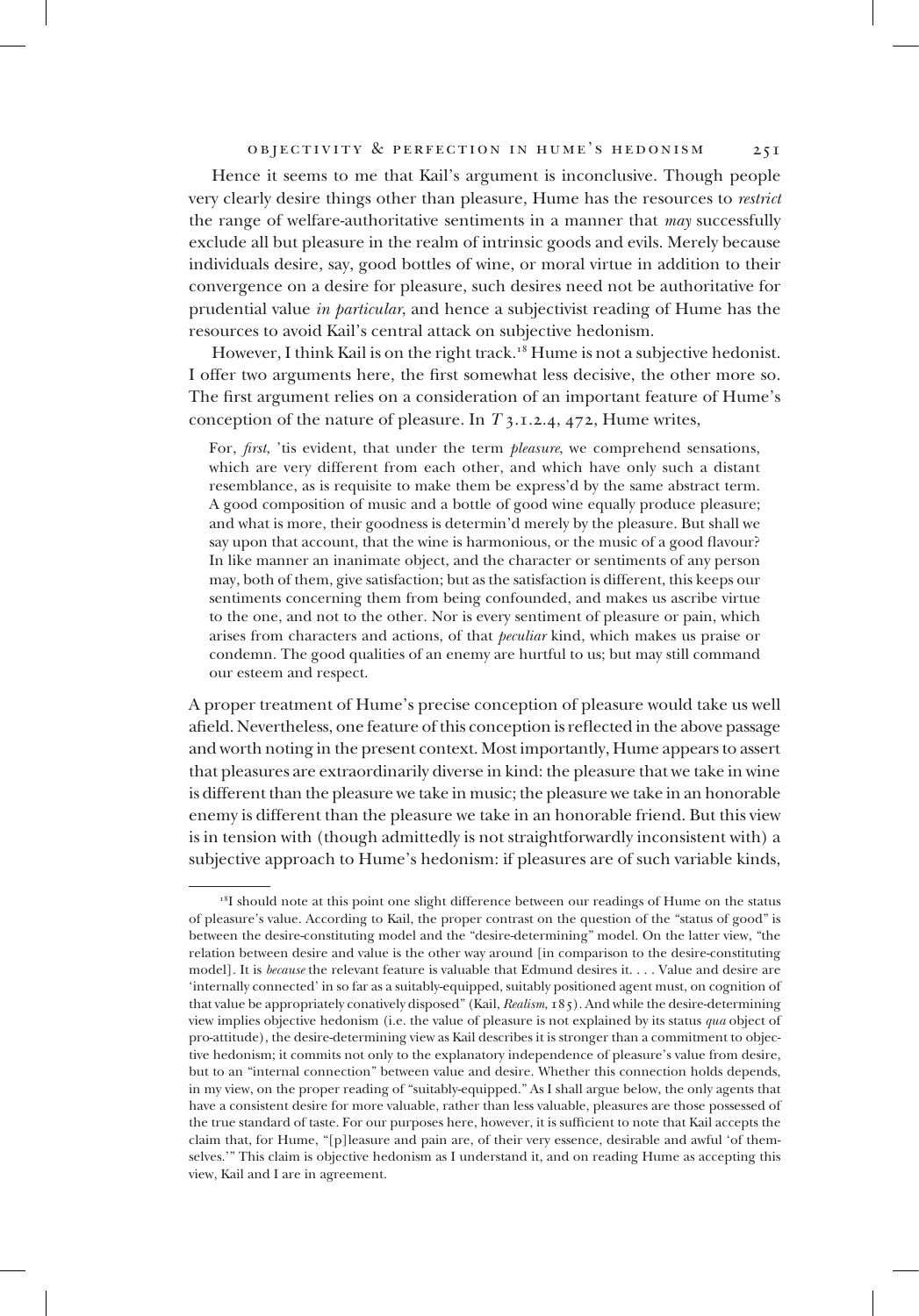a subjective reading appears to face a very high bar in showing that *each* diverse sensation referred to by 'pleasure' is equally approved of by all. This problem differs from, and is much more serious than, Kail's challenge. Because Hume believes that pleasures are extremely diverse, the problem is not in showing that nothing else is desired or valued, but rather in showing that pro-attitudes are taken to *all* pleasure, regardless of the diverse elements in the extension of this "abstract term." But, crucially, this cannot be shown by Hume or any subjective hedonist by restricting the range of value-authoritative sentiments.

However, the most decisive challenge for the subjective reading is that, for Hume, the identification of goodness with pleasure and evil with pain is a matter or so it would seem—of *concept*. For Hume, pain and pleasure are simply good and evil "in other words" (*T* 1.3.10.2; *T* 2.3.9.8, 439). Indeed, throughout Hume's discussion of the direct passions, he treats these terms as interchangeable (*T* 2.3.9, 438–48). But it would appear odd for Hume to identify pleasure and pain and good and evil in this way if he believed that the value of pain and pleasure *depended* upon an empirical psychological fact, namely, that the sentiments of humanity generally evaluate pleasure positively. In discussing the value of individual character traits, for instance, Hume provides lengthy psychological explanations for the fact that we find particular traits useful or agreeable. (See, especially, the fifth through seventh books of the second *Enquiry*.) But he appears to claim that the source of pleasure's value is just a matter of the terms in question and offers no further psychological explanation. For this reason, we should be wary of the subjective reading: Hume nowhere allows that the value of the hedonic states, that is, their goodness or evil, is dependent upon human psychology. But this is precisely what he *should* say if he accepts the subjective reading. Instead, for Hume, pleasure simply *is* good; pain *is* evil "in other words." There is no further ground.<sup>19</sup>

#### *2.3. Objection: Asymmetry*

Only an objective reading can account for Hume's failure to vindicate the value of pleasure *via* psychological explanation. But it is too early to close the book. Two important objections to an objective reading arise.

First, if we reject a subjective reading of the value of pleasure, we must read Hume as holding that the ground of value is asymmetric: pleasure, for Hume, just is *good* in a way that is independent of psychological fact. The value of particular characters, bottles of wine, symphonies, however, must be grounded by our sentimental reactions and is not valuable independent of same. This may, in itself, constitute an objection to my proposal. Why should pleasure be special?

<sup>&</sup>lt;sup>19</sup>One potential response to these arguments is to suggest that Hume held a desiderative theory of pleasure, a theory according to which all and only mental experiences that are desired, or to which one takes a pro-attitude, qualify as pleasure. (See, for instance, Parfit, *Reasons*, app. I.) One could accept the claim that the ground of pleasure's value is that it is desired, but still hold that pain and pleasure are conceptually linked to value, insofar as pleasure is conceptually linked to *desire*. But notice that Hume seems to explicitly reject this view. According to Hume, at least some pleasures are "fundamental impressions"; see *T* 1.4.2.12, 192.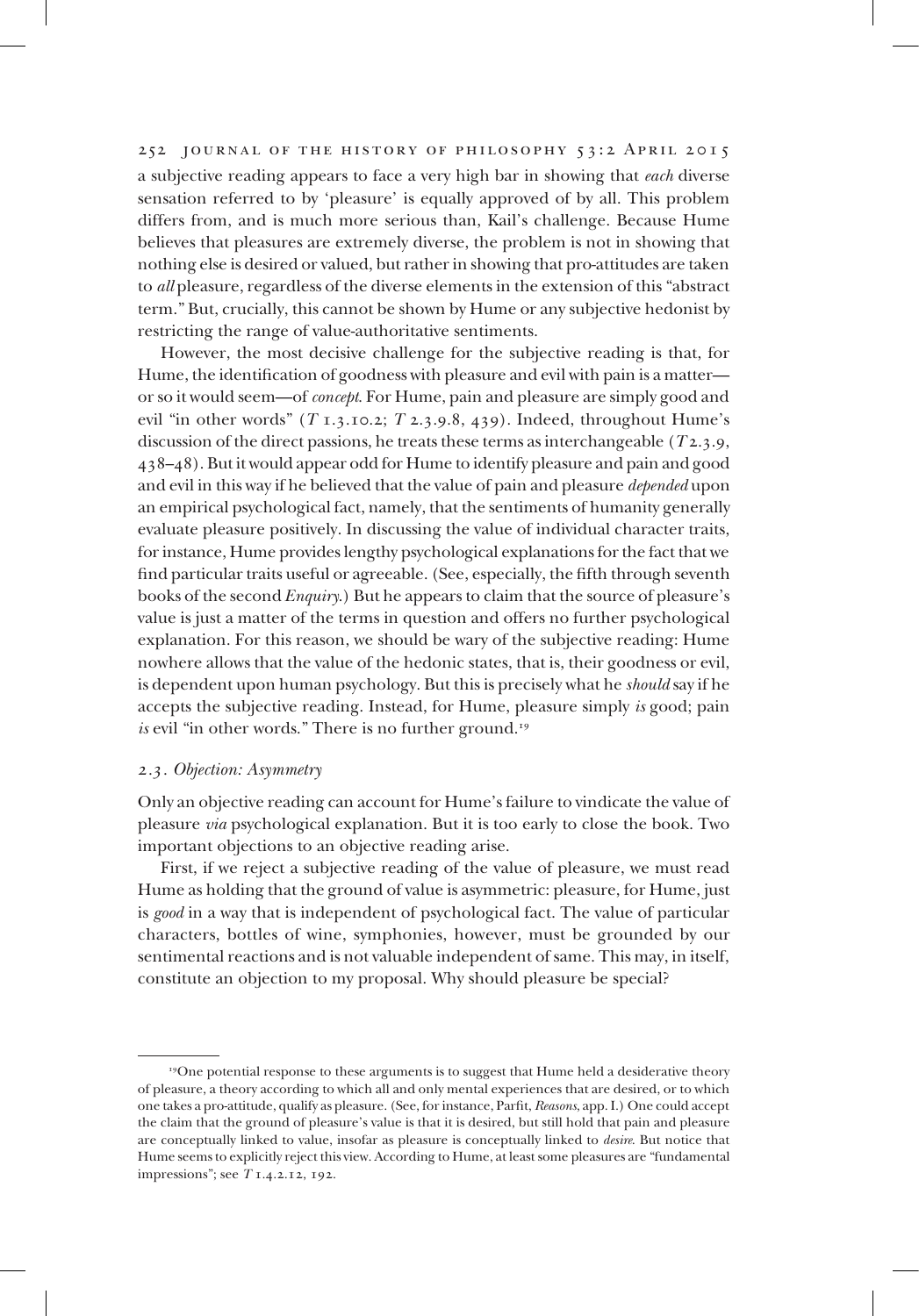#### objectivity & perfection in hume's hedonism 253

The purported asymmetry, however, is not unusual among sentimentalist writers. Compare, for instance, the following passages from Hutcheson.<sup>20</sup> Opening the *Essay on the Nature and Conduct of the Passions*, Hutcheson writes, "Objects, Actions, or Events obtain the Name of *Good*, or *Evil*, according as they are the Causes, or Occasions, mediately, or immediately, of a grateful, or ungrateful *Perception* to some sensitive Nature."<sup>21</sup> This passage is reminiscent of Hume's own declaration that "there is nothing, in itself, valuable or despicable, desirable or hateful, beautiful or deformed; but that these attributes arise from the particular constitution and fabric of human sentiment and affection." But for Hutcheson, the "grateful, or ungrateful *Perception*" is intended to be a product of the "several *Senses* natural to us,"<sup>22</sup> which are identified as "*Determination[s] of our Minds to receive Ideas independently on our Will, and to have Perceptions of Pleasure and Pain*."<sup>23</sup> Thus the "grateful" perception given rise to by good objects appears, simply, to be pleasure itself: good "Objects, Actions, or Events" are good insofar as they are productive of the pleasure of one of our sensitive capacities. Hutcheson confirms this:

The following *Definitions* of certain Words used on this Subject, may shorten our Expressions; and the *Axioms* subjoined may shew the manner of acting from *calm Desire*, with the Analogy to the *Laws of Motion.*

1. *Natural Good* is Pleasure: *Natural Evil* is Pain.

2. *Natural good Objects* are those which are apt, either mediately or immediately to give Pleasure; the former are called *Advantageous*. Natural *Evil Objects* are such as, in like manner, give pain.<sup>24</sup>

Hutcheson adopts very different evaluative stances with regard to the "natural good" (characterized by pleasure and pain) and good *objects* (such as actions or events). The goodness of the latter class is a product of our sentiments (in particular, the *pleasurable* ones). But the goodness of the former is not grounded by sentiment or a product of "sensitive nature." For Hutcheson, it just *is the case* that pleasure is good and pain is bad. Hutcheson's hedonism, therefore, is objective. Hume should be read as saying precisely the same thing. Notice, however, that there is no incoherence or implausibility in adopting the asymmetry so described. Ultimately, the value that Hume imparts to morally valuable characters or good bottles of wine is *derivative*: it is derived from its capacity to cause *fundamentally* valuable sensations and sentiments in observers or experiencers. Indeed, in "The Sceptic," Hume says precisely this: "Even when the mind operates alone, and feeling the sentiment of blame or approbation, pronounces one object deformed or odious, another beautiful and amiable; I say that, even in this case, those qualities are not really in the objects, but belong entirely to the sentiment

<sup>20</sup>Of course, the similarity between Hutcheson and Hume in general philosophical orientation is extraordinarily controversial. I bring up Hutcheson's view here simply for the sake of showing that just such an asymmetry is not unprecedented.

<sup>21</sup>Hutcheson, *Essay*, 15.

<sup>22</sup>Hutcheson, *Essay*, 15.

<sup>23</sup>Hutcheson, *Essay*, 17.

<sup>24</sup>Hutcheson, *Essay*, 34; see also Kail, *Realism*, 178.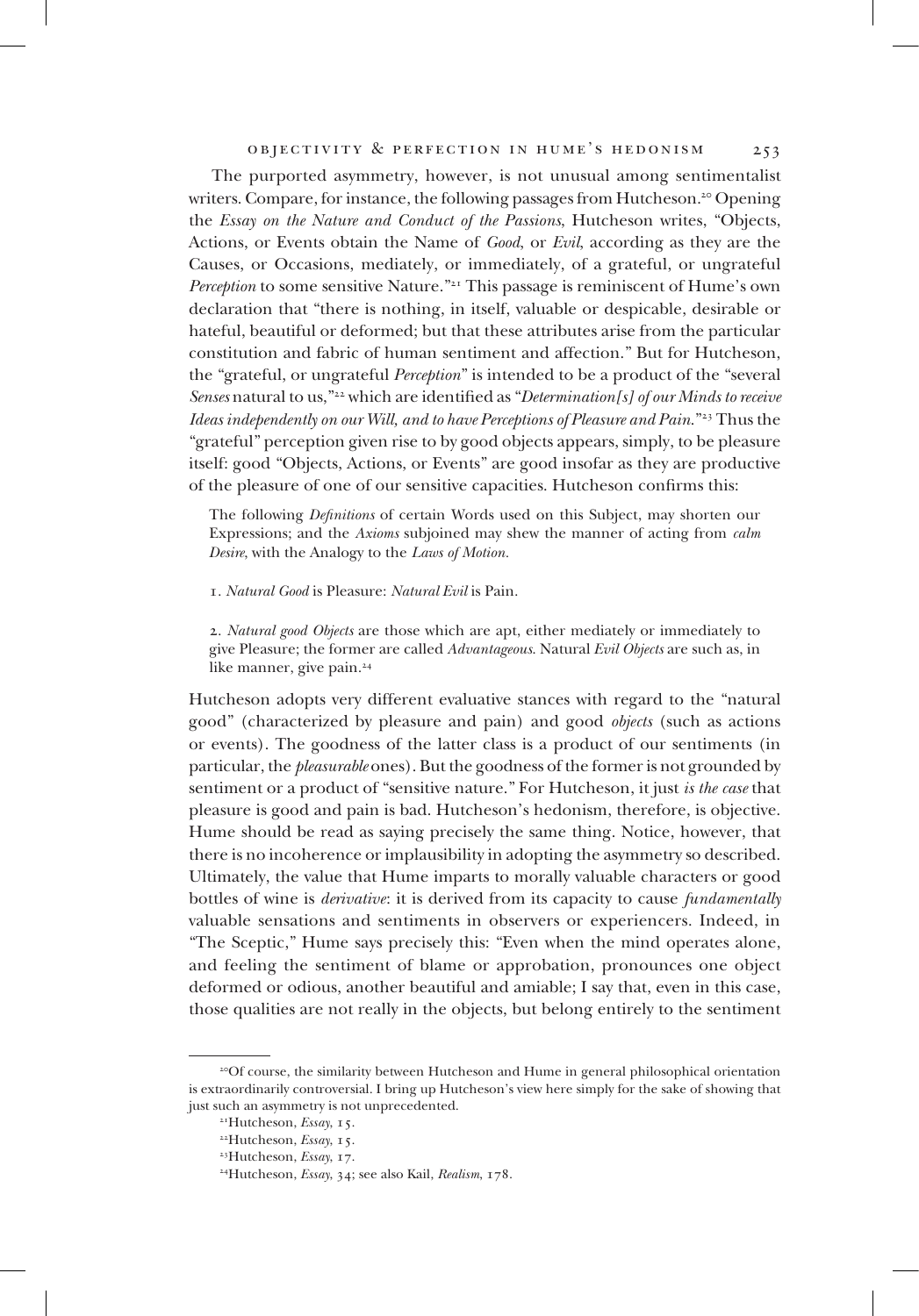254 journal of the history of philosophy 53:2 April 2015 of that mind which blames or praises."<sup>25</sup> Thus Hume appears to admit that there is a substantial asymmetry between the value of good objects and the value of "the sentiment of that mind which blames or praises" such objects: the value of the former are simply derivative of the value of the latter. And hence it should be no surprise that the source or ground of the value of pleasure, and the value of only derivatively good objects, diverge.

#### *2.4. Objection: Textual Incoherence*

Places in Hume's text suggest an objective reading. But to conclude that he is an objective hedonist on this basis is to ignore a range of passages that suggest the opposite. Most importantly, recall that Hume holds that "there is nothing, in itself, valuable or despicable, desirable or hateful, beautiful or deformed; but that these attributes arise from the particular constitution and fabric of human sentiment and affection." This might be thought to cause problems for an objective reading, insofar as Hume does not just say "no *objects*" are valuable in and of themselves, but rather no*thing*. For Hume, nothing is valuable in and of itself without its value being grounded by value-conferring pro-attitude or sentiment.

We misread this passage if we take Hume's claim as a rejection of objective hedonism, however. As is clear from the context of the essay in which it appears, he intends simply to examine the value of good "objects," rather than—to use a Hutchesonian phrase—the natural good of pleasure. Note that the topic of "The Sceptic" is the "methods of obtaining happiness."<sup>26</sup> In other words, Hume is seeking to provide *prudential advice*. To this end, Hume is most interested in considering different "pursuits among our species,"<sup>27</sup> or courses of life for their relative merits. Hence from the context of "The Sceptic," we should read 'nothing' as ranging over only objects, pursuits, actions, activities, and so forth, that is, the sort of thing you might *pursue* with an eye toward pleasure or happiness. This is clear from the passage immediately following: "What seems the most delicious food to one animal, appears loathsome to another: What affects the feeling of one with delight, produces uneasiness in another."<sup>28</sup> In essence, Hume is saying this: there are no objects, pursuits, manners of existence, and so on, that are valuable *independently* of a feeling of pleasure. There are no facts about such pursuits that would render them valuable *other than* that they cause pleasure. Certain sorts of food please some animals, not others; some people take pleasure in bawdy college comedies, others enjoy brooding Scandinavian dramas. This claim, however, says very little about the nature of the value of *pleasure itself*, or how pleasure gets its evaluative stripes. Thus, it seems to me, in weighing the textual evidence, Hume is best read as holding an objective, not subjective, account of the ground of the value of pleasure and disvalue of pain.

<sup>25</sup>Hume, "The Sceptic," 163.

<sup>26</sup>Hume, "The Sceptic," 160.

<sup>27</sup>Hume, "The Sceptic," 160.

<sup>28</sup>Hume, "The Sceptic," 160.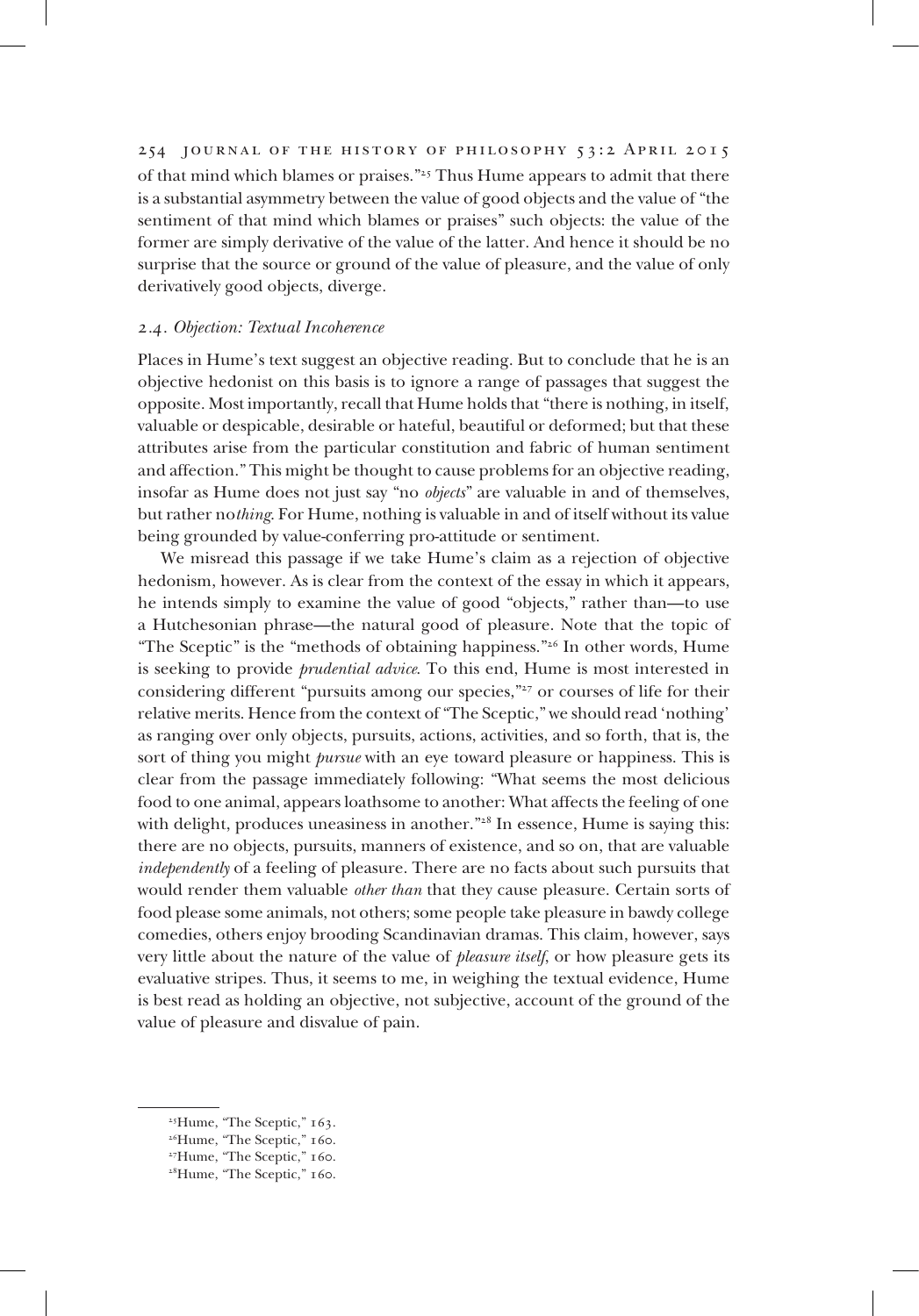#### *2.5. A New Question*

To read Hume as an objective hedonist is to uncover a new and interesting question about his value theory. This question concerns its first-order structure. Any value theory ought to provide at least a rubric to determine what intrinsic values are more valuable than others. Were Hume's hedonism *subjective*, however, this question would simply be answered by conducting a socio-psychological inquiry. To figure out the rank-ordering of particular pleasures (say, the pleasure of reading Buchan's *Greenmantle* versus the pleasure of listening to Aurora Nealand and the Royal Roses), we simply figure out the extent to which those pleasures are valued or desired perhaps by some subset of value-authoritative individuals. But if Hume's account is objective, determining the relative value of pleasures is not a strictly psychological, but rather a philosophical, or evaluative, task. Given Hume's objective hedonism, it seems sensible to ask what his position is with respect to the relative value of individual pleasurable experiences.

There are two contrary proposals I explore here. One holds that pleasures are ordered simply by their pleasurableness: the more pleasure, the better. This is a *quantitative* hedonism. But hedonists can consistently deny that pleasures should be ordered simply on a quantitative basis.<sup>29</sup> One might hold that the relative value of individual pleasures is in part dependent upon additional properties, that is, properties of a pleasurable experience that do not simply reduce to its pleasurableness. This is a *qualitative* hedonism: different pleasures are of differing quality in a way that is distinct from their differing pleasurableness. What is Hume's view?

#### 3 . hume as qualitative hedonist

It seems fair to say that the default hedonist position is that pleasures are to be rank-ordered according to their *intensity* and *duration*, that is, by their *pleasurableness*. After all, if one values pleasure, or believes that pleasure is the good, it is natural to say that more pleasure is better than less.

And though this position is natural, it is by no means universal or conceptually required. One could be a consistent hedonist and hold that there are facts *other* than the amount of pleasure that help to determine the relative value of individual pleasures. For instance, Shaftesbury seems to indicate that some pleasures *lack value*, given the fact that they are taken in objects that themselves have no value: "And for some low and sordid *Pleasures* of human Kind; shou'd they be ever so lastingly enjoy'd, and in the highest credit with their Enjoyers; I shou'd never afford 'em the name of *Happiness* or *Good*."<sup>30</sup> Hutcheson, however, takes a more conservative stance. According to Hutcheson, "The *Value* of any Pleasure, and the

<sup>29</sup>Of course, this claim is controversial. According to Jonathan Riley, for instance, "ethical hedonism requires that any human capable of rational persuasion *ought* always to prefer more pleasure to less" ("Interpreting," 415). However, this critique clearly relies on an assumption about the nature of hedonism, viz. that any hedonist value theory must accept that more pleasure is better than less. But there is no reason to accept this as a canonical account of the nature of hedonism. For the purposes of this paper, I identify hedonism simply with the view that all and only pleasure is a benefit. How pleasures are rank-ordered on this understanding of hedonism is an entirely open matter.

<sup>30</sup>Shaftesbury, *Characteristicks*, II.227.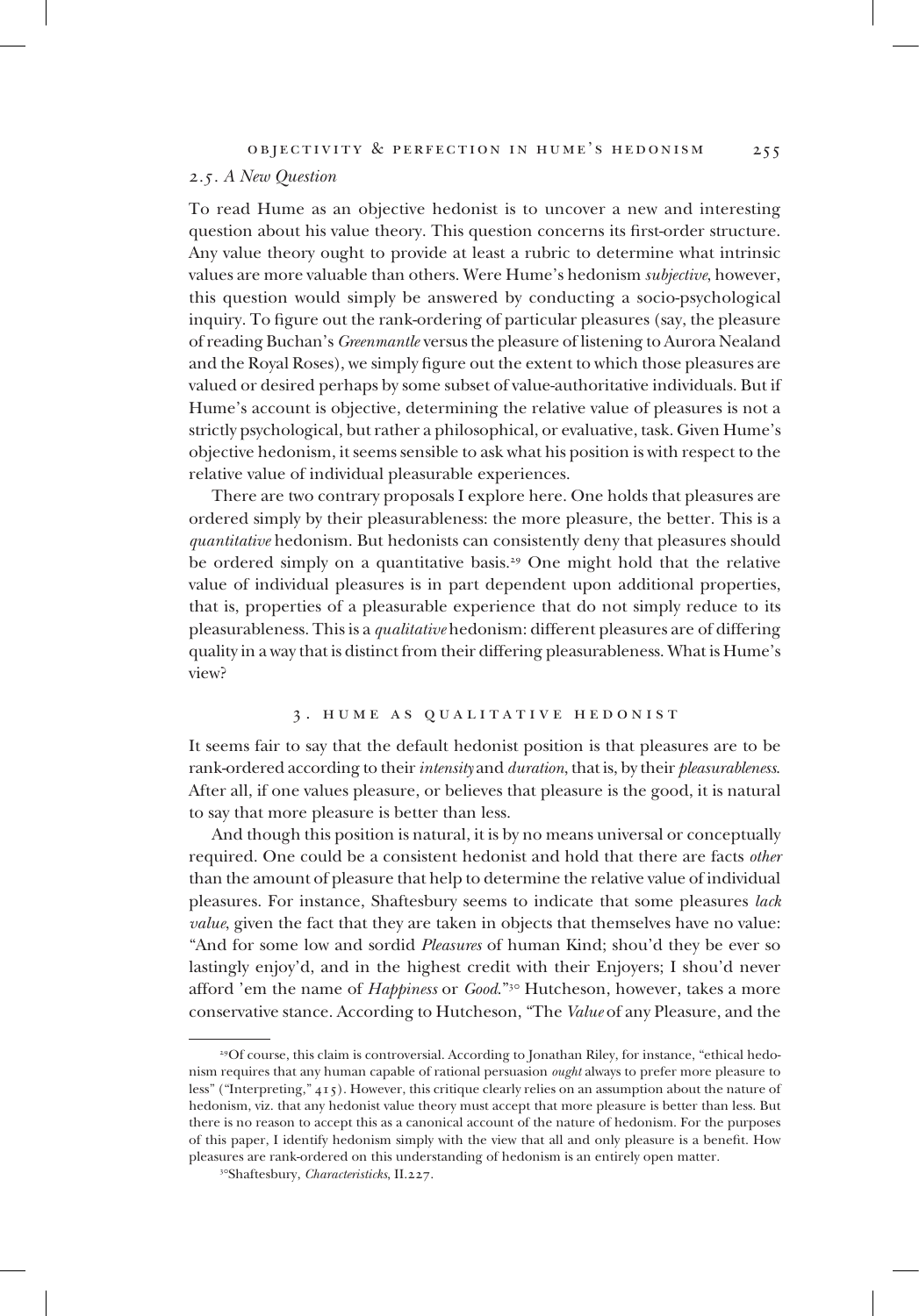*Quantity* or *Moment* of any Pain, is in a compounded Proportion of the Intenseness and Duration."<sup>31</sup> Though Hutcheson does, in fact, claim that "low and sordid" pleasures contain less enjoyment than the "higher" pleasures, he does seem to claim that the value of any pleasure just is its intensity and duration.<sup>32</sup> Shaftesbury disagrees. Shaftesbury claims that even some very long-lasting and intense pleasures are not valuable *at all*.

I think we should read Hume as a qualitative hedonist. The first bit of evidence refers specifically to Hume's declaration that the faculty of "taste, as it gives pleasure or pain . . . constitutes happiness or misery" (*E* App. 1, 21, 294). But note that the faculty of taste—and with it the pleasures that constitute this faculty—permits of an independent *standard*. According to Hume, "The great variety of Taste, as well as of opinion, which prevails in the world, is too obvious not to have fallen under every one's observation" (*ST* 226). Given this variation, however, Hume holds that "[i]t is natural for us to seek a *Standard of Taste*; a rule, by which the various sentiments of men may be reconciled; at least, a decision, afforded, confirming one sentiment, and condemning another" (*ST* 229).

What constitutes the true standard of taste, for Hume? Of course, Hume could just say that the proper standard is the one that praises the good rather than the bad, and so forth. But this would require an account of good *objects* that is explanatorily prior to their vindication by sentiment, that is, the sentiments of pleasure that "gild and stain." Hume explicitly rejects this arrow of explanation. According to Hume, however, we can achieve the "true standard" by *honing* our sentiments—in particular, rendering them more delicate, avoiding prejudice, engaging in comparison, and so on. "Strong sense, united to delicate sentiment, improved by practice, perfected by comparison, and cleared of all prejudice, can alone entitle critics to this valuable character; and the joint verdict of such, wherever they are to be found, is the true standard of taste and beauty" (*ST* 241). What is so special about these characteristics? Though I will discuss this in more depth in §4, Hume holds that to possess sentiments that conform to the standard of taste aligns our sentiments with *human nature*. Sentiments of pleasure that are out of practice, lack comparison, or are insufficiently delicate, and so forth, are "perverted" (*ST* 241)—perverted away from the sentiments of human nature (*ST* 233–34, 243). Under such conditions, our faculty of taste does not operate adequately. (Note my use of the term 'adequate.' One might wonder why someone possessed of the true standard of taste should be interpreted as possessing an "adequately" operating faculty of taste, insofar as Hume clearly notes that the possession of the standard of taste requires honing and is a deviation from the norm. The answer is that 'adequately' is not meant to be read statistically. Hume very clearly believes that the standard of taste is the state in which our faculty of taste is in adequate operation; but that the most statistically common state is one in which our faculty of taste has degraded (*ST* 232); more on this in §4. <sup>33</sup>)

The importance of Hume's discussion of the standard of taste for a first-order understanding of his hedonism is, I think, significant. If *taste*—the pleasures of

<sup>31</sup>Hutcheson, *Essay*, 87.

<sup>&</sup>lt;sup>32</sup>For a defense of this reading of Hutcheson, see Dorsey, "Deceptive."

<sup>33</sup>Thanks to an anonymous reviewer; see also note 50.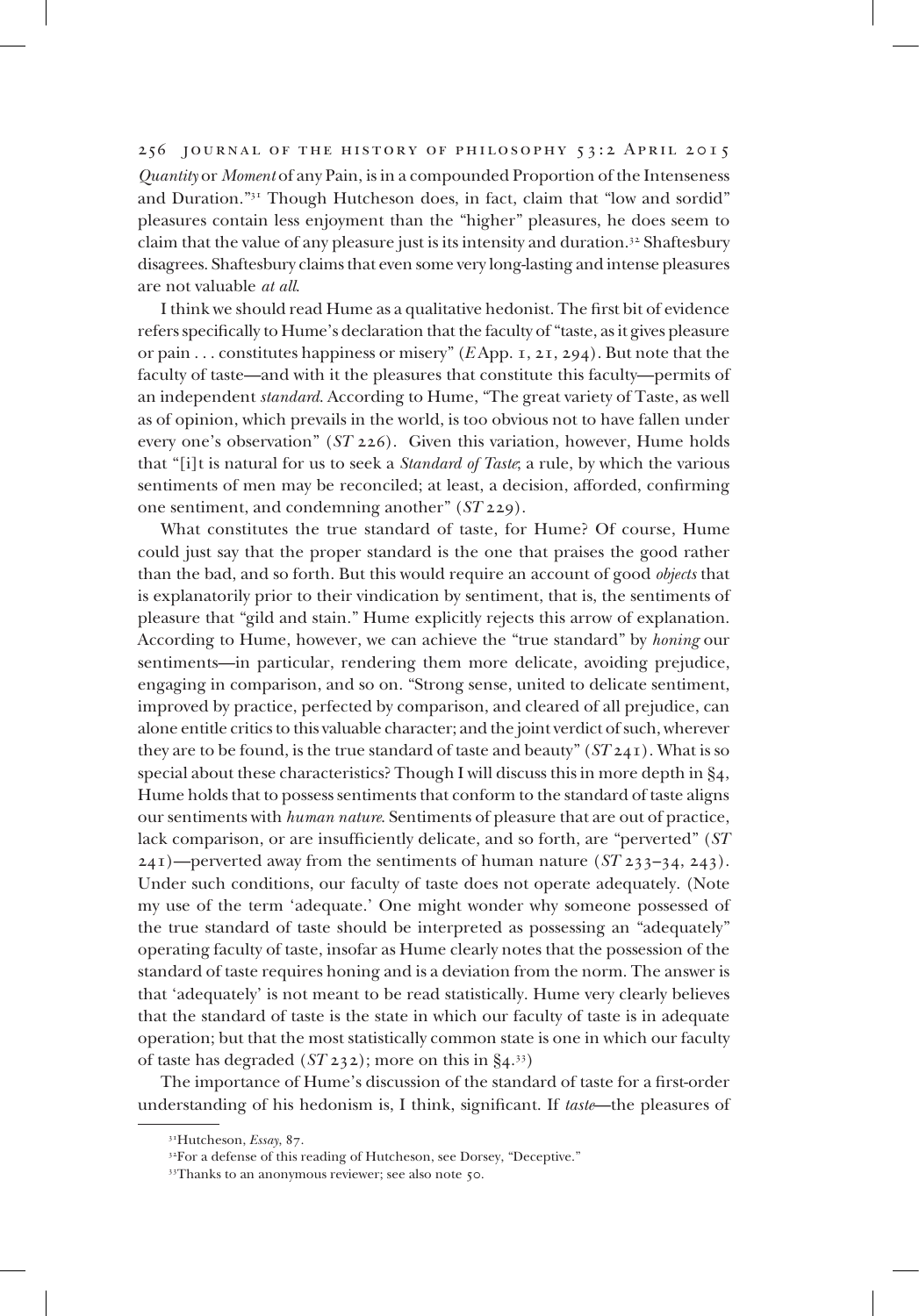which constitute happiness and misery—permits of a recognized *standard*, it seems natural to say that pleasure that fails to meet this standard is less valuable than pleasure that does. One could imagine, for instance, two critics, one of whom takes substantial pleasure in brilliant work by Singer-Sargent, the other in a typical "dogs-playing-poker" effort by C. M. Coolidge. However, the pleasure of the latter individual (who, or so it would appear, lacks the requisite delicacy, etc.) is *deformed*—it is the product of an inadequately operating faculty of taste. But if this is correct, it would seem entirely strange to say that the *value* of this pleasure is just the same as the *value* of the pleasure taken by the person whose sentiments reflect the true standard.

This, then, is the reading I propose: pleasures that conform to the true standard of taste are more valuable than those that do not. The axiological ordering of pleasures, then, goes beyond a mere consideration of the relative quantity: it is possible, for instance, for a short-duration pleasure that conforms to the standard of taste to be better, a more substantial contribution to welfare, than a long-duration pleasure that does not. A few notes regarding what my view does *not* entail. I do not believe that, on Hume's account, "deformed" pleasures, that is, those that do not conform to the true standard of taste, lack value. (Hume's attitude toward the lower pleasures is not Shaftesbury's.) For Hume, as is relatively clear from the *Treatise*, all pleasure maintains value: pleasure just is *goodness*, in other words. And hence it would be a decidedly uncharitable and *ad hoc* presumption to hold that, for Hume, only some pleasures are valuable, while others are not. All I mean to suggest is that Hume is a qualitative hedonist just in the classic sense, namely, that the quality of pleasures are to be evaluated not simply along two indices (intensity and duration), but rather three (intensity, duration, and conformity to the standard of taste). One method by which to evaluate a particular pleasure is to determine whether that pleasure conforms, or does not, to the standard of taste: whether this sentiment would be possessed by those whose taste is "delicate, improved by practice, perfected by comparison, and cleared of all prejudice."<sup>34</sup>

A brief note before I argue for this reading. Hume declares that the pleasures of the faculty of taste constitute happiness or misery. But the term 'constitute' could be read in one of two ways, given Hume's context. The first way to read this term would be to hold that all and only pleasures of the faculty of taste maintain welfare value: 'constitute' means *full* constitution. This reading, however, is problematic. Insofar as the pleasures of the faculty of taste are taken *in* some particular object (such as wine, character traits, etc.), this would appear to rule out mere "bodily" pleasures or simple pleasurable sensations as playing any role in happiness and well-being. Furthermore, given Hume's conceptual identification between pain and pleasure and good and evil, it would appear that to read 'constitute' as full constitution would entail a controversial view about Hume's conception of pleasure, namely,

<sup>34</sup>Of course, this renders the axiological contribution of intensity and duration somewhat unique in comparison to quality, for Hume. The lack of intensity or duration does, in fact, entail that the relevant mental attitude (the would-be "pleasure") lacks value. Not so for a pleasure of zero quality. But this is due simply to the fact that quality is not an existential condition on pleasure. One can have a pleasurable sentiment or sensation of zero quality. But one cannot have a pleasurable sensation or sentiment of zero intensity or zero duration. Hence this asymmetry is not incoherent or unmotivated.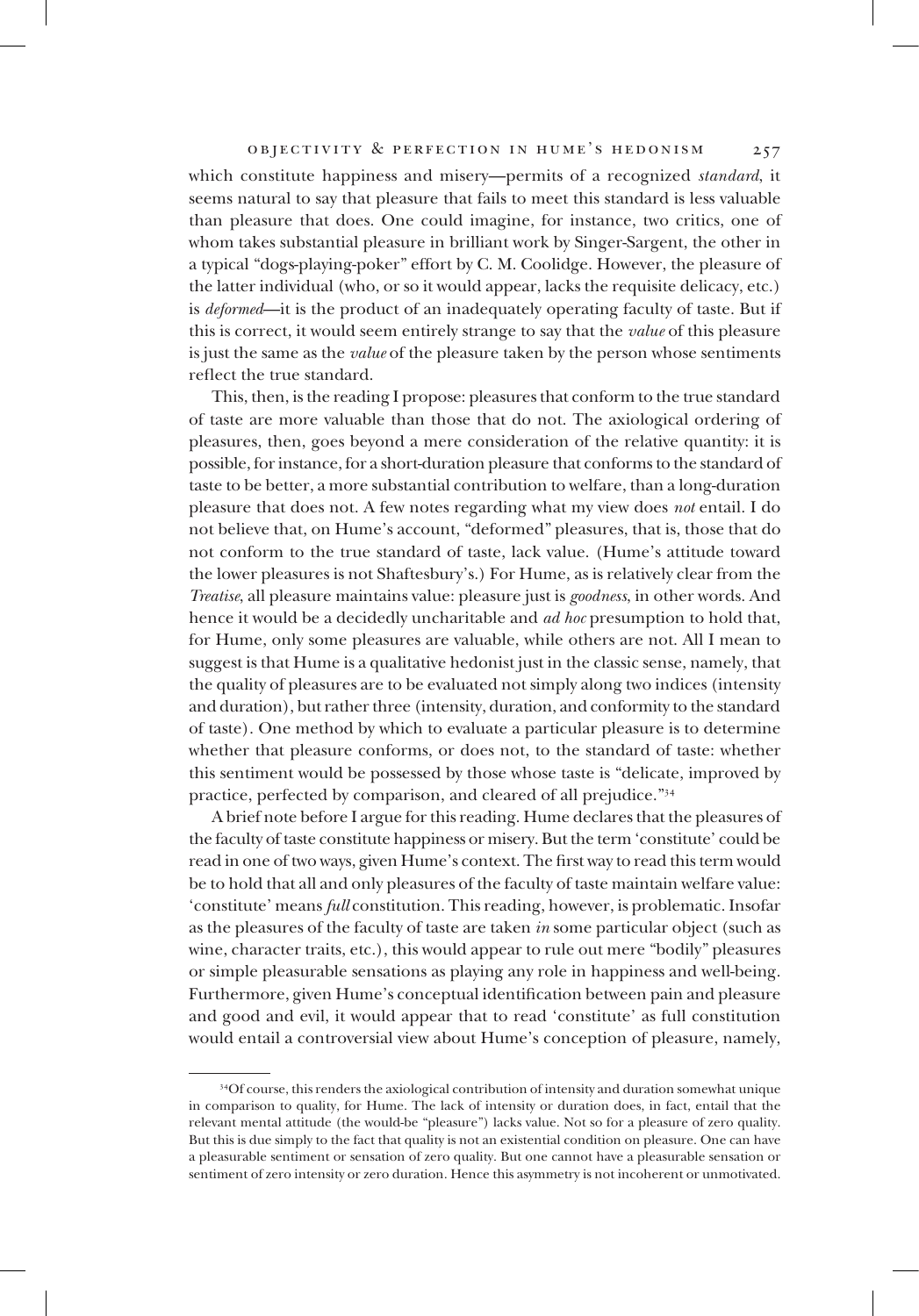that there *are* no "mere" bodily pleasures.<sup>35</sup> However, my reading of Hume's first-order axiology does not depend on this reading. It is compatible with the arguments to come that 'constitution' might be read as *partial* constitution—the pleasures of the faculty of taste *help* to constitute happiness and misery, rather than *fully* constitute happiness and misery.<sup>36</sup> That Hume assesses the quality of pleasures—even some limited range of pleasures—according to their quality as well as their intensity and duration is sufficient to establish that he is a qualitative hedonist. Indeed, as I shall go on to argue, Hume offers an important axiological explanation for the distinction between higher and lower pleasures of the faculty of taste that could, in principle, apply to *any* pleasure—even those bare bodily pleasures that do not appear to fall within the purview of the faculty of taste.

Without further ado, then, I present two arguments for the claim that the pleasures that conform to the true standard of taste are superior to those that diverge.

#### *3.1. First Argument: The Derivative Value of Good Objects*

As noted in §2.3, Hume insists that there is a particular relationship between the *objects* of value and the *value-authoritative sentiments* that determine their value. Allow me to quote again this passage from "The Sceptic": "Even when the mind operates alone, and feeling the sentiment of blame or approbation, pronounces one object deformed or odious, another beautiful and amiable; I say that, even in this case, those qualities are not really in the objects, but belong entirely to the sentiment of that mind which blames or praises." Hume makes a similar claim in "Of the Standard of Taste": "It be certain, that beauty and deformity . . . are not qualities in objects, but belong entirely to the sentiment, internal or external" (*ST* 235). As I noted above, the value of objects is derivative for Hume, derived from the *value of the pleasures they cause*. And hence any value possessed by individual *objects* must ultimately rest in the *fundamental* value of the pleasures one maintains upon contemplation. But then Hume cannot say that pleasure that arises from a consideration of "New Year's Eve in Dogville" would be *just as good* as the pleasure one takes in "Portrait of Madame X." The beauty of the latter outshines that of the former, and hence any value that is accorded to the pleasure taken in the former rather than the latter must be substantially diminished.<sup>37</sup>

<sup>35</sup>Indeed, there is some evidence to believe that Hume accepted the existence of mere bodily pleasures. Hume holds that one of the fundamental impressions, along with "figure, bulk, motion, and solidity" and "colours, tastes, smells, sounds, heat and cold" is "pains and pleasures, that arise from the application of objects to our bodies, as by the cutting of our flesh with steel, and such like" (*T* 1.4.2.12, 192). Here Hume seems to be specifically referring to mere bodily pleasures, e.g. the pain that we feel as a response to physical bodily harm rather than upon contemplation of some object sufficient to "gild and stain."

<sup>36</sup>Thanks to an anonymous reviewer.

<sup>37</sup>An anonymous reviewer rightly notes that Hume's account of the standard of taste is explicitly concerned with the standard of *aesthetic* taste: what constitutes a "true judge" in matters of art, etc. But the argument of this section is neutral with regard to whether Hume believed that the standard of taste is limited to aesthetic matters or not. According to Hume, the value of good objects—even their mere aesthetic value—is explained by the value of the sentiments that approve of them. And hence this has a direct consequence for our understanding of Hume's hedonism even if we read the standard of taste as applying only to aesthetic matters. But leaving this aside, it is clear that Hume's standard of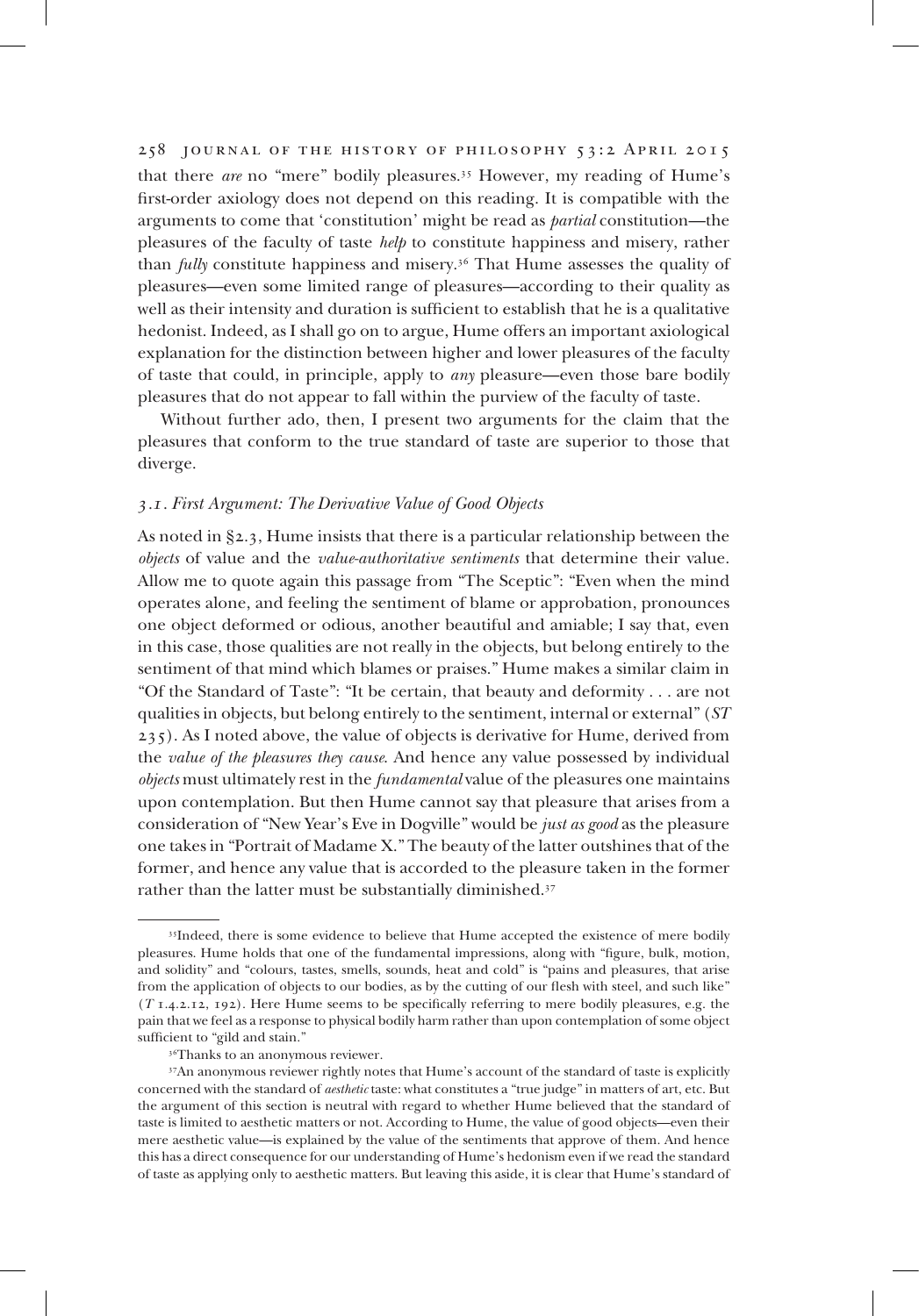#### objectivity & perfection in hume's hedonism 259

Let me put this point in a slightly different way. If the value found in objects is derivative of the value of sentiments that praise them, then Hume, on a quantitative reading, must be a *relativist* about the quality of objects. On a quantitative hedonism, Hume must say that objects that produce equal amounts of pleasure for observers are equal in value. This is just a result of treating the value of objects as derivative of the value of the sentiments they cause and holding that the value of pleasurable sentiments is determined by their intensity and duration. But, as is surely correct, "Portrait of Madame X" and "New Years Eve in Dogville" can generate the *same amount* of pleasure depending on one's taste. And hence for Hume, there would be no ground for condemning the individual who praised Coolidge over Singer-Sargent so long as that person was doing so honestly, that is, genuinely took more pleasure in the former. But Hume explicitly denies any relativism of good objects and is perfectly willing to engage in such condemnation: "Whoever would assert an equality of genius and elegance between Ogilby and Milton, or Bunyan and Addison, would be thought to defend no less an extravagance, than if he had maintained a mole-hill to be as high as Teneriffe, or a pond as extensive as the ocean. Though there may be found persons, who give the preference to the former authors; no one pays attention to such a taste; and we pronounce without scruple the sentiment of these pretended critics to be absurd and ridiculous" (*ST* 230–31; see also *ST* 229). Here Hume makes no exception for those who take more pleasure in Ogilby than Milton: *anyone* who defends an equality of "genius and elegance" between them is incorrect. Thus for Hume there is no relativism of good objects. And hence the pleasures that constitute the true standard of taste must be more valuable; only this could explain the *consistently* superior value of Singer-Sargent to Coolidge given that both such objects can generate equal amounts of pleasure and given that the differential value of such objects must be explained by the differential value of the pleasurable sentiments to which they give rise.

The argument provided above has gone down a number of tangents, and tied together a number of different aspects of Hume's work. And so I think it would be helpful to frame it schematically, just to be more explicit how the parts interrelate:

- 1. The value of objects is derivative of the value of the pleasure they cause. ("The Sceptic," 163; *ST* 235)
- 2. If Hume is a quantitative hedonist, then  $(by [r])$  the value of objects is derivative of the *amount* of pleasure they cause.
- 3. But the value of objects is not derivative of the amount of pleasure they cause. (*ST* 229–30)
- 4. Hence (by [2] and [3]) Hume is not a quantitative hedonist.

Furthermore,

- 5. Good objects are praised by sentiments constituting an adequately functioning faculty of taste. (*ST passim*)
- 6. Hence (by  $\lceil 1 \rceil$  and  $\lceil 5 \rceil$ ) the value of pleasures that constitute an adequately functioning faculty of taste are more valuable than those that do not.

taste is meant to apply to every dimension of evaluative assessment. Hume also makes reference to a "standard" of taste in *E* App. 1. 21, in which he declares that the faculty of taste "gives the sentiment of beauty and deformity, vice and virtue." Furthermore, in "Delicacy," Hume refers to "that higher and more refined taste, which enables us to judge the characters of men, of compositions of genius, and of the productions of the nobler arts" ("Delicacy," 6). (This feature of the standard of taste will become more relevant in §5.)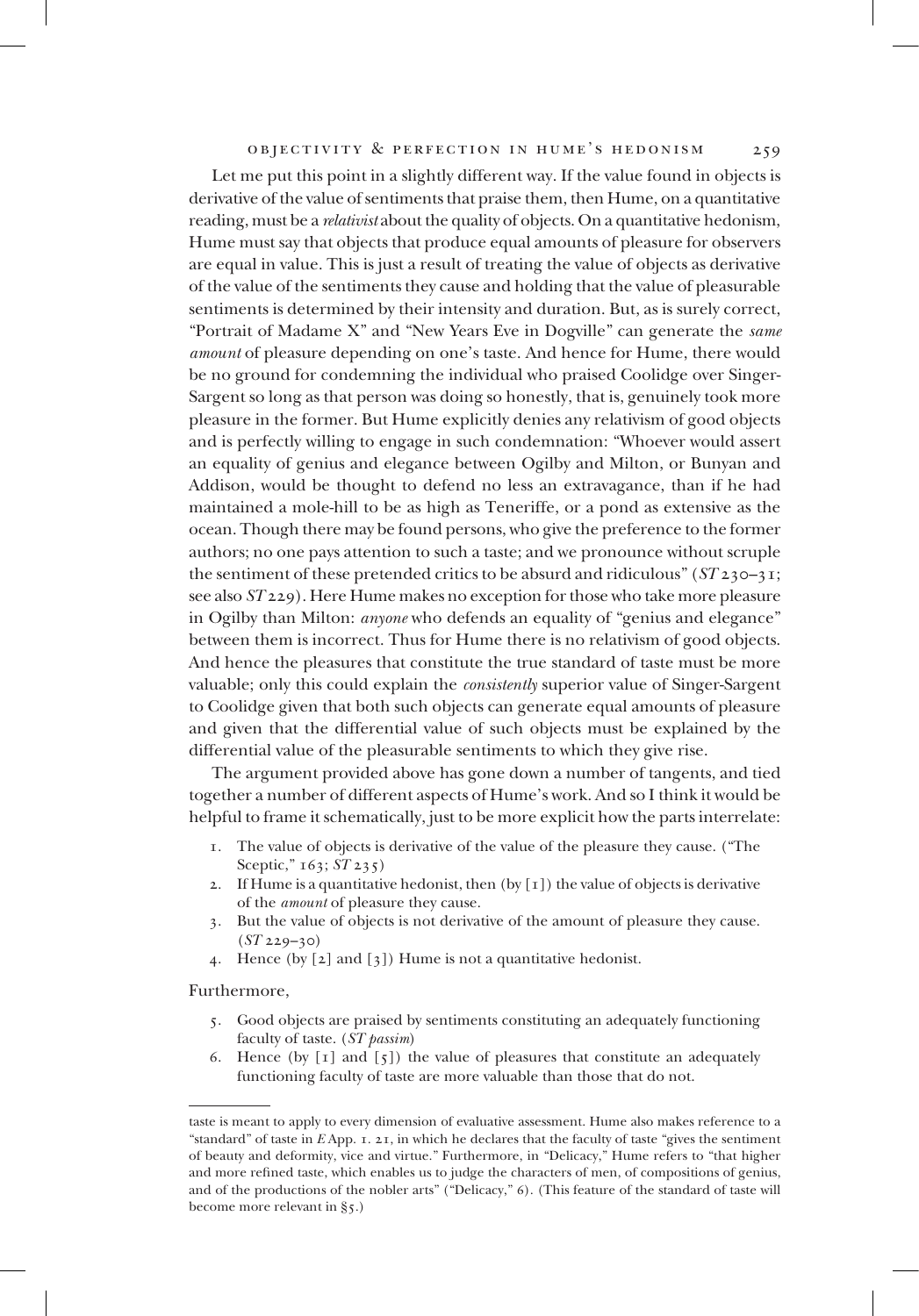#### *3.2. Second Argument: The Prudential Value of Virtue*

#### In "The Sceptic," Hume suggests that

the happiest disposition of mind is the *virtuous*: or, in other words, that which leads to action and employment, renders us sensible to the social passions, steels the heart against the assaults of fortune, reduces the affections to a just moderation, makes our own thoughts an entertainment to us, and inclines us rather to the pleasures of society and conversation, than to those of the senses. ("The Sceptic," 168)<sup>38</sup>

Hume notes a variety of benefits brought by virtue. Not only does it "steel the heart against the assaults of fortune," but it also "inclines us" to "the pleasures of society and conversation" rather than to those of the senses (such as pleasure taken from "low and sensual objects").<sup>39</sup>

One might be inclined to believe that Hume's latter claim is direct evidence of a form of qualitative hedonism. Why else might he believe that we are better-off with the pleasures of society rather than, for example, the baser pleasures of the senses? And while I think this is the right spin to put on things, nothing comes so easy. Prior to this passage, Hume notes that the pursuit of the sensorial pleasures is "much more subject to satiety and disgust."<sup>40</sup> And hence one might think that the prudential benefits of virtue might be read in a more straightforward, and quantitative-hedonism-friendly, way: being inclined to the pleasures of the senses, though they are no less valuable in themselves, tends to generate far less pleasure overall, insofar as sensorial pleasures are subject to the aforementioned handicaps.

But Hume goes further than this. Immediately following his insistence that virtue is prudentially valuable, Hume considers someone who is *insensible* to (read: does not take pleasure in) virtue:

On the other hand, where one is born of so perverse a frame of mind, of so callous and insensible a disposition, as to have no relish for virtue and humanity, no sympathy with his fellow-creatures, no desire of esteem and applause; such a one must be allowed entirely incurable, nor is there any remedy in philosophy. He reaps no satisfaction but from low and sensual objects, or from the indulgence of malignant passions. . . . He has not even that sense or taste, which is requisite to make him desire a better character: For my part, I know not how I should address myself to such a one, or by what arguments I should endeavor to reform him. Should I tell him of the inward satisfaction which results from laudable and humane actions, the delicate pleasure of disinterested love and friendship, the lasting enjoyments of a good name and an established character, he might still reply, that these were, perhaps, pleasures to such as were susceptible of them; but that, for his part, he finds himself of a quite different turn and disposition. ("The Sceptic," 169–70)

In this passage, Hume considers someone who appears insensible of the social passions, that is, someone who does not take pleasure in "esteem and applause" or the other features that generally accompany the possession of virtue. Rather, his pleasure is in "low and sensual objects" or "malignant" passions. For Hume, the difference between the lover of virtue and this unfortunate character is a

<sup>&</sup>lt;sup>38</sup>Note that the prudential value of virtue, for Hume, is echoed in  $E_9$ ; see §5.

<sup>39</sup>Hume, "The Sceptic," 169.

<sup>40</sup>Hume, "The Sceptic," 167.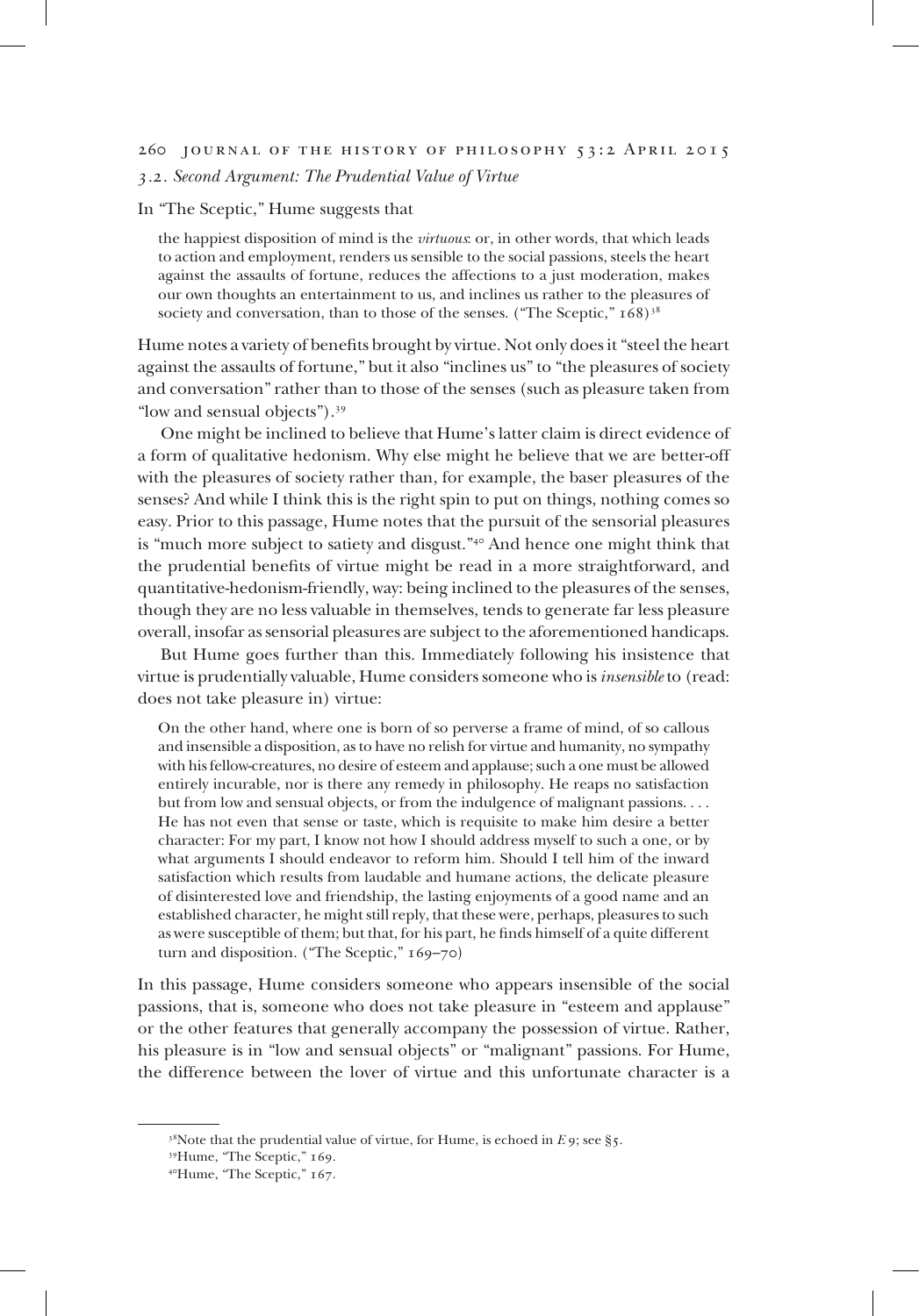difference in taste: the latter is not "susceptible" to the pleasures of an established character, love and friendship, and so forth. He is "of a quite different turn and disposition." This passage seems to clearly indicate a form of qualitative hedonism: the pleasures of love and friendship, and so forth, are simply *better* than the "low," "sensual," and "malignant" pleasures.

Presented with the character above, were Hume a quantitative hedonist, we should have expected one of two things. We should expect him to back down from his previous claim, namely, that virtue is in fact a prudential benefit to all. And while there may be some reason to believe that his insistence on the prudential value of virtue permits of exceptions (he refers to his claim that "the happiest disposition of mind is the *virtuous*" as the result of a "short and imperfect sketch of human life"),<sup>41</sup> he does not apply this caution to the individual under discussion. Indeed, he not only does not take back his insistence on the prudential value of virtue, but also claims that those insensitive to virtue are *unhappy*: "I must repeat it; my philosophy affords no remedy in such a case, nor could I do any thing but lament this person's unhappy condition."<sup>42</sup>

Alternatively, Hume might have said that the person in question is "unhappy" compared to the virtuous person, but that this is *because* the "unhappy" person simply takes less pleasure than those who have a taste for the pleasures of virtue. (After all, the pleasures experienced by this person are subject to "satiety and disgust.") But this explanation—though perfectly natural—does not fit the text. Hume allows that the person in question takes plenty of pleasure (in "low and sensual objects"), and does not feel "remorse to control his vicious inclinations."<sup>43</sup> Hence the general mechanisms that render the "low" pleasures subject to "satiety and disgust" are, at least in this case, not operative! (This fits with Hume's description of his own psychological claims—including those regarding the low and sensual pleasures—as "imperfect" and "general."<sup>44</sup>) And hence it would be implausible to read Hume as claiming that the unhappiness of the individual under description is a result of *less* pleasure. Given the weight of the evidence, then, his insistence on the prudential value of virtue is best read as a result of a qualitative, rather than quantitative, hedonist axiology.

#### *3.3. A New Question*

That Hume's hedonism is objective rather than subjective gave rise to a question about its first-order structure: it seems plausible to say that Hume is a qualitative hedonist rather than a more straightforward quantitative hedonist. However, to say that Hume is a qualitative hedonist rather than a quantitative hedonist gives rise to yet a third question: what *explains* the value of the "higher" pleasures, or the pleasures that conform to the standard of taste? Why should those pleasures be better? This question is important. Because Hume relies on a qualitative hedonism to help explain the prudential value of virtue, it is important to avoid the suggestion

<sup>41</sup>Hume, "The Sceptic," 167.

<sup>42</sup>Hume, "The Sceptic," 170.

<sup>43</sup>Hume, "The Sceptic," 169.

<sup>44</sup>Hume, "The Sceptic," 167.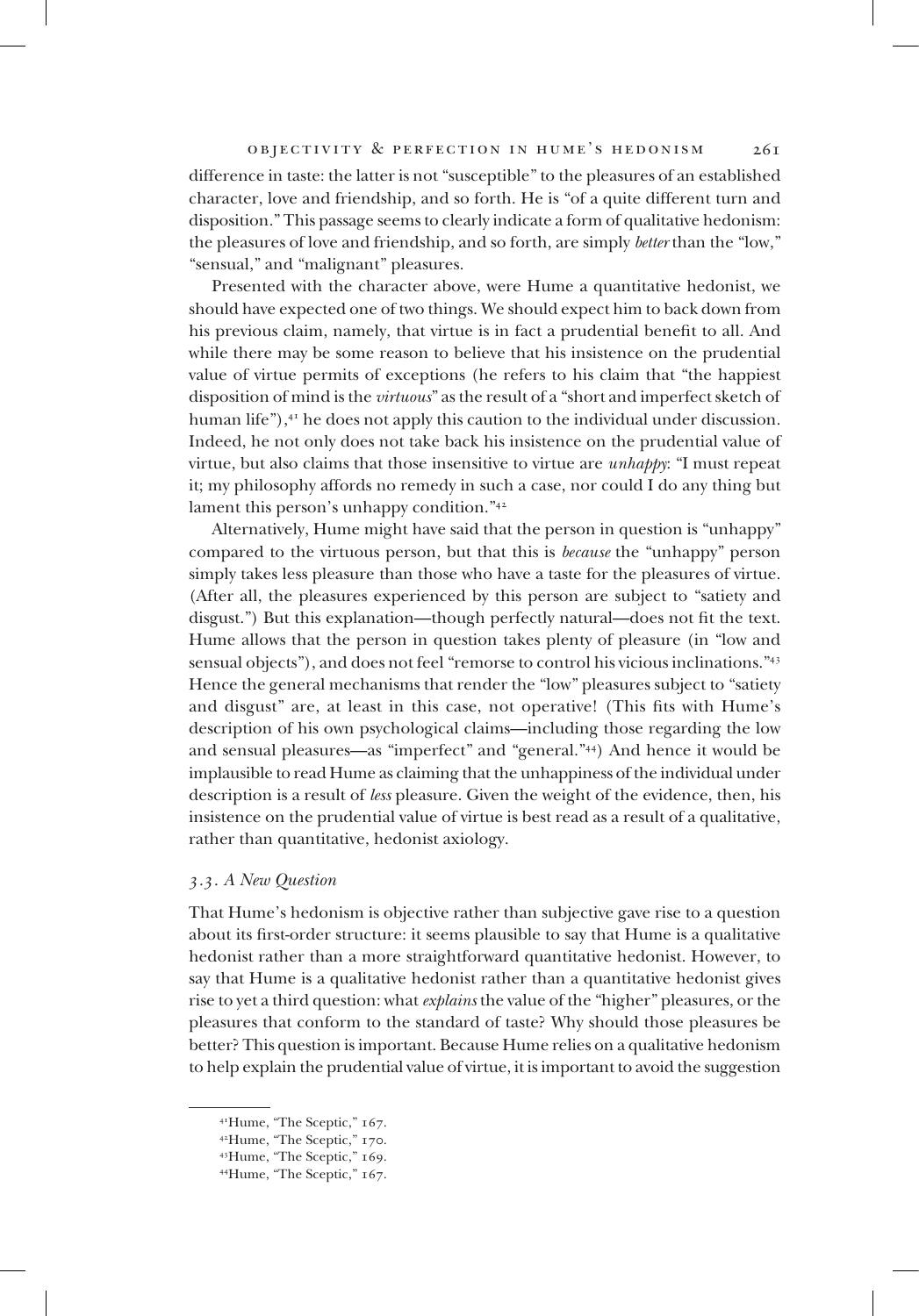262 journal of the history of philosophy 53:2 April 2015 that Hume's qualitative hedonism is strictly ad hoc. And hence we should ask of Hume whether there is any independent explanation of the evaluative distinction between the higher and lower pleasures.

Indeed, the insistence on a consistent explanatory principle of the relative value of higher pleasures is a traditional stumbling block for qualitative hedonism. A lack of any clear explanation of the prudential value of the higher pleasures has dogged John Stuart Mill's own version.<sup>45</sup> Indeed, Mill himself seems to punt on this question, referring only cryptically to a "sense of dignity."<sup>46</sup> In contrast, I claim that Hume is not only a qualitative hedonist, but offers a principled and (dare I say) plausible explanation of the relative value of higher and lower pleasures.

#### 4 . hume's hedonism and human nature

Hume's hedonism divides higher and lower pleasures by the extent to which those pleasures conform to the true standard of taste. But if this is correct, an explanation of the value of higher pleasures in comparison to the lower pleasures is, for Hume, tantamount to asking about authority of the standard of taste itself. In other words, what explains the significance or superiority of a faculty of taste that lacks prejudice, maintains delicacy, practice, and comparison? Once we have explained the authority of the standard of taste as Hume construes it, we will have an explanation of the relative value of the pleasures that *conform to* that standard. One clue, however, is given in the second *Enquiry*. Here Hume writes that the standard of taste, as opposed to the standard of reason, "arising from the internal frame and constitution of animals, is ultimately derived from that Supreme Will, which bestowed on each being its peculiar nature, and arranged the several classes and orders of existence" (*E* App. 1.21, 278). For Hume, the standard of taste—at least for humans—is an aspect of their internal frame and constitution, their *nature*. Hume writes,

It appears then, that, amidst all the variety and caprice of taste, there are certain general principles of approbation or blame, whose influence a careful eye may trace in all operations of the mind. Some particular forms or qualities, from the original structure of the internal fabric, are calculated to please, and others to displease; and if they fail of their effect in any particular instance, it is from some *apparent defect or imperfection in the organ*. A man in a fever would not insist on his palate as able to decide concerning flavours; nor would one, affected with the jaundice, pretend to give a verdict with regard to colours. In each creature, there is a sound and a defective state; and the former alone can be supposed to afford us a true standard of taste and sentiment. (*ST* 233–34; my emphasis)

Here Hume appears to claim that the true standard of taste can only proceed from a *sound* state of one's sentiments. But, for Hume, the *sound* state of a faculty of taste, from which the standard of this faculty is derived, is the state commensurate with *human nature*: "The general principles of taste are uniform in human nature: Where men vary in their judgments, some defect or perversion in the faculties may commonly be remarked; proceeding either from prejudice, from want of

<sup>45</sup>Cf. Albee, *History*, 252; Sidgwick, *Outlines*, 247.

<sup>46</sup>Cf. Mill, *Utilitarianism*, II.6. For a reading of Mill on this question, see Dorsey, "Authority."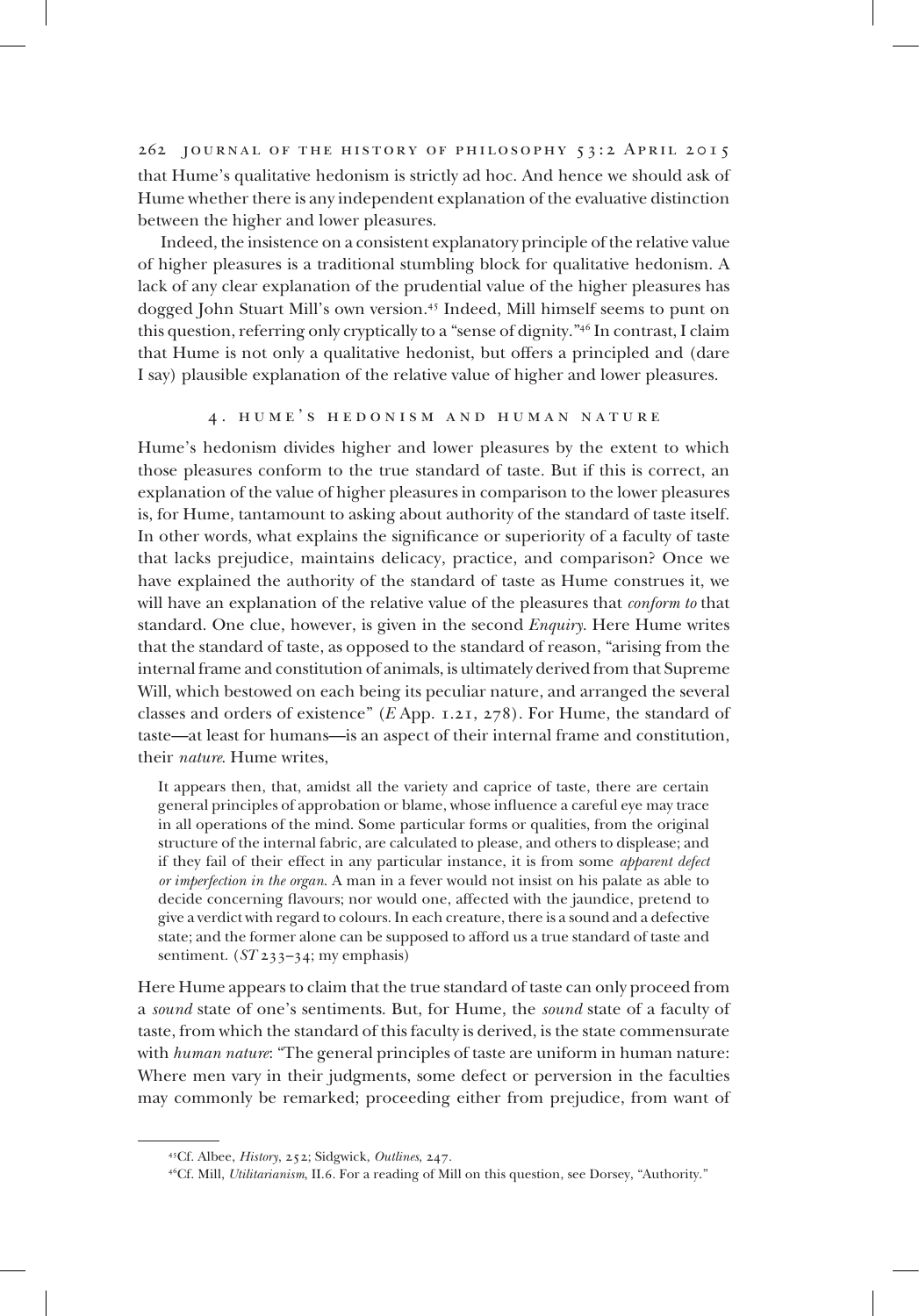practice, or want of delicacy; and there is just reason for approving one taste, and condemning another" (*ST* 243; see also *ST* 232).<sup>47</sup>

One might believe that Hume's reference to human nature is a simple report of contingent, sociological fact, namely, that it just so happens (happily!) that the true standard of taste is common or uniform.<sup>48</sup> However, this reading fails on two fronts. First, on this reading, the claim that the "principles of taste" are part of human nature reduces to the claim that most *display* these principles. But Hume believes that the relevant defects are common, and hence that individuals who possess the true standard of taste in perfect fashion are rare (*ST* 232, 241). Thus to read Hume's link between the standard of taste and human nature as a claim about its sociological uniformity is explicitly ruled out.<sup>49</sup> In addition, and more importantly, Hume believes that the *reason* we trust a given faculty is *because* it is not perverted or deformed away from human nature. Thus the fact that a particular sentiment conforms to human nature is reason to grant it evaluative authority. As confirmation of this reading, Hume accepts that in cases in which human nature does not generate only one particular sentimental reaction ("where there is such a diversity in the internal frame or external situation as is entirely blameless on both sides") there can be *no* standard of taste: "We seek in vain for a standard, by which we can reconcile the contrary sentiments" (*ST* 244). And hence, or so it would seem, the authority of the particular standard Hume picks out is explained by the fact of its correspondence with human nature; Hume's reference to human nature is therefore not merely sociological, but explains the trustworthiness, and hence superior value, of the sentiments of those whose taste conforms to the standard.

For Hume, the explanation of the comparative value of "higher" pleasures draws parallels with the theory of welfare sometimes known as "perfectionism." Perfectionism about welfare or prudential value holds that a person's life goes better to the extent that she develops or "perfects" the capacities inherent in human nature.<sup>50</sup> Of course, "human nature" is a fraught philosophical concept; it smacks of certain forms of Aristotelian teleology, as well as a reference, say, to humankind's rationality. Indeed, perfectionism as a view has generally identified humanity's rational capacities as the central evaluative feature of human nature.<sup>51</sup> But this is not essential to perfectionism; the perfectionist is free to select those features of human nature that are most essential to value. And it is clear that, for Hume, the most valuable pleasures are those that proceed from a perfection

<sup>47</sup>See also Jones, "Texts," 440.

<sup>48</sup>See Townsend, *Hume's Aesthetic Theory*, 194.

<sup>49</sup>An anonymous reviewer notes that it may be incongruous to say that the standard of taste requires extraordinary care and cultivation and, in the same breath, to say that lacking such taste is somehow deformed rather than merely lacking this extraordinary care. But this is not incongruous. As Hume writes, "Those finer emotions of the mind are of a very tender and delicate nature, and require the concurrence of many favourable circumstances to make them play with facility and exactness, according to their general and established principles. The least exterior hinderance to such small springs, or the least internal disorder, disturbs their motion, and confounds the operation of the whole machine" (*ST* 232).

<sup>50</sup>Cf. Hurka, *Perfectionism*, ch. 1; Dorsey, "Three Arguments."

<sup>51</sup>Cf. Hurka, *Perfectionism*, ch. 2; Brink, "Significance."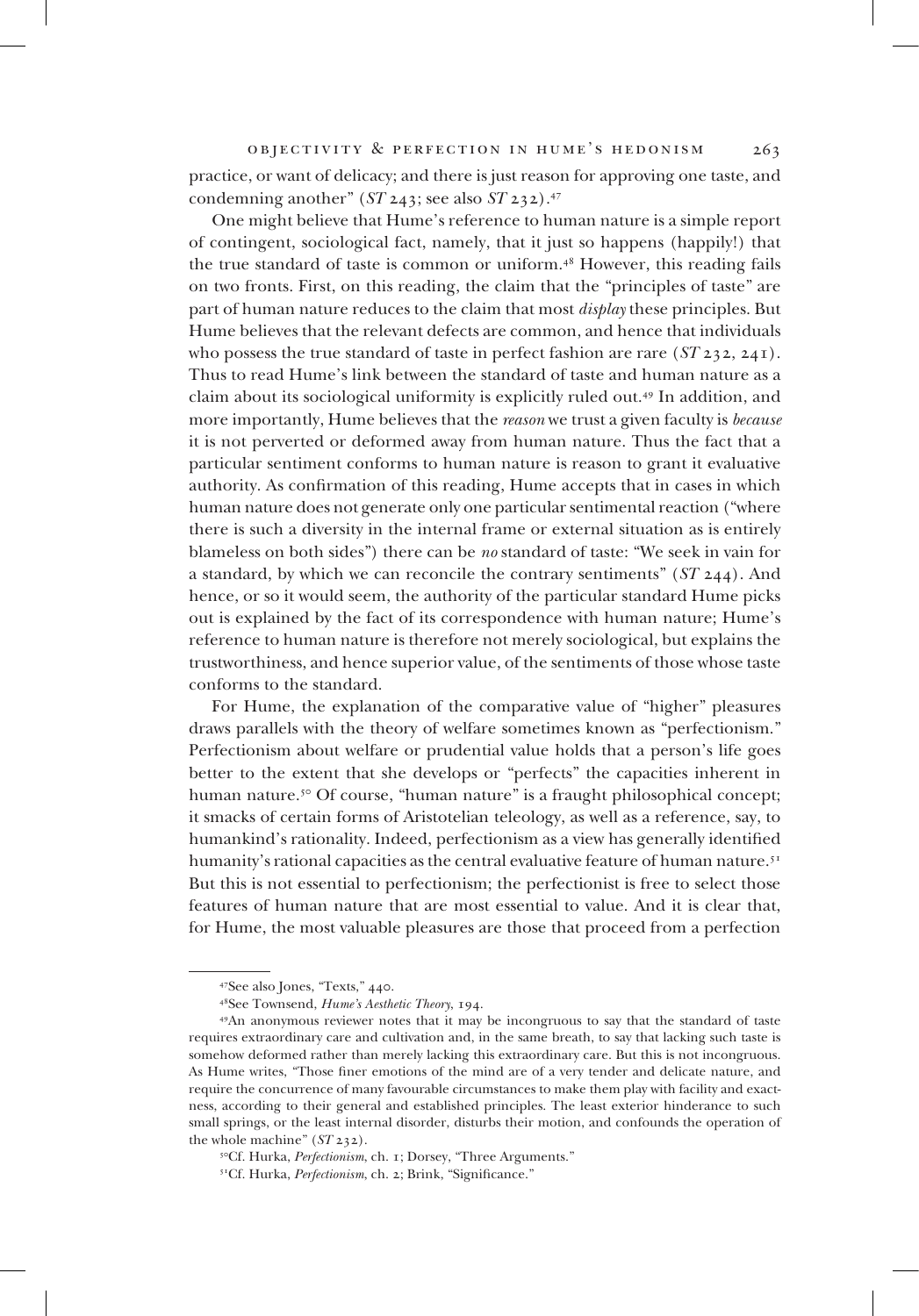(sound operation) of humanity's *sentimental* nature: the sentiments that would occur for humans would be their sentiments in a "sound" rather than "defective" state. Putting this all together, one might respond to the question posed in this section in the following way: the normative significance of the "higher" pleasures, for Hume, is explained by the fact that higher pleasures just are those sentiments that characterize the perfection or sound operation of humanity's sentimental nature. Other pleasures, such as a relish for the "low and sensual objects or from the indulgence of malignant passions," are defects or perversions and are worth less because of it.

That human nature should play an important role in Hume's axiological theory should come as no surprise. It plays a similar role in Hume's moral theory. For instance, Hume writes that "no action can be virtuous, or morally good, unless there be in human nature some motive to produce it, distinct from the sense of its morality" (*T* 3.2.1.7, 479). Hume's "undoubted maxim" grants a role not just to our *motivations*, but rather the motivations found in *human nature*, and hence grants human nature *in particular* a role in determining the applicability of virtue to particular actions. So it would be unsurprising for Hume to hold that human nature also plays a role in determining the value of individual pleasures. Of course, this argument is not a knock-down. But to say that Hume treats the pleasures experienced by an adequately functioning faculty of taste as more valuable *because* those pleasures exhibit a particular property (i.e. being the pleasures of human nature) explains the axiological distinction between Hume's higher and lower pleasures, and comports with Hume's treatment of the significance of human nature in his wider moral theory.

One might object to this reading on the following grounds. To hold that Hume accepted a hybrid of hedonism and perfectionism treats Hume as accepting an unstable philosophical position.<sup>52</sup> After all, if human nature itself is valuable, why believe that it is simply *pleasures* that conform to or are fitting of human nature that are more valuable? Why not believe, say, that activities, or styles of life, or exercises of capacities that are also fitting of human nature (such as the capacity for rationality, etc.) are themselves valuable? After all, such things can all display, or fail to display, consonance with human nature.

I have two responses to this question. The first is that my reading of Hume's view does not interpret "conformity to human nature" as itself valuable, any more than it interprets "intensity" or "duration" as valuable. Rather, conformity to human nature is a property of individual pleasures that renders that pleasure better or worse; it is a method by which to rank-order pleasures, just as, other things being equal, more intense pleasures are more valuable, and longer-lasting pleasures are more valuable. Admittedly, intensity and duration are methods by which to measure the quantity of a pleasure; conformity to human nature is not (see note 35). But there is no reason that a qualitative hedonist of the form I am attributing to Hume would have to admit that non-pleasures that conform to human nature are valuable any more than they would have to admit that intense and long-lasting non-pleasures are valuable.

<sup>&</sup>lt;sup>52</sup>Thanks to an anonymous reviewer for raising this point.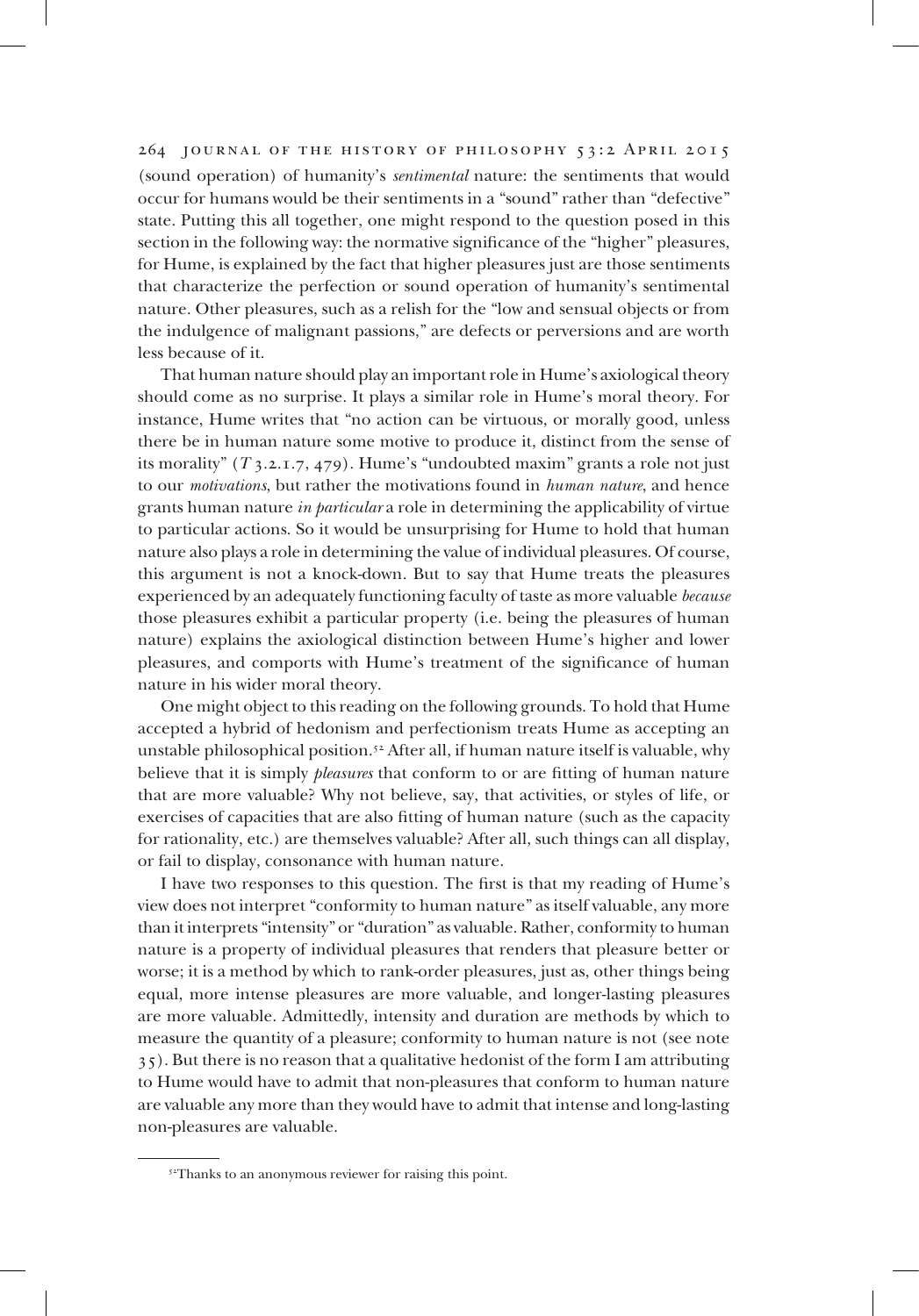Second, however, even if the current position is philosophically unstable, there is sufficient evidence to believe that it is, in fact, Hume's view. Hume commits himself to a conceptual form of hedonism: the good just *is* pleasure, in other words. And hence it would be false to say that non-pleasures could be good, nonpains evil. But there is also very good evidence to say that Hume believes that not all pleasures are to be rank-ordered given their quantity, for the reasons already offered. The pleasures of an adequately functioning faculty of taste (which are themselves identified as pleasures inherent in human nature) are clearly more valuable than those of a "deformed" taste—only this reading can explain the existence of a standard of taste at all.

As a final note in this section, recall that there was some question of whether, for Hume, happiness was fully, or only partially, constituted by the pleasures of the faculty of taste. And while it is clear that the pleasures of taste come in higher and lower varieties, if it is the case that conformity to human nature explains the pleasures of an adequately operating faculty of taste, then there is no barrier to applying this particular axiological principle to pleasures that may not fall within the faculty of taste, such as bare sensory or bodily pleasures. I leave aside consideration of whether such bare bodily pleasures *will* display a difference in conformity to human nature; I merely note that Hume's qualitative hedonism need not be read to apply only to pleasures of the faculty of taste. On Hume's view, any distinction, among any set of pleasures, in their conformity to human nature can in principle be relevant to their quality.

#### 5 . t h e s e n s i b l e k n a v e i n light of hume's qualitative hedonism

I have so far argued that Hume is a hedonist of extraordinary sophistication. Not only is he a qualitative hedonist, but his hedonism is intriguingly blended with elements of a perfectionist value theory. In addition to contributing directly to our understanding of his moral philosophy, however, reading Hume's hedonism in this way pays substantial dividends when it comes to Hume's treatment of the virtue of justice.

As noted before, Hume devotes the second part of the ninth book of the *Enquiry Concerning the Principles of Morals* to the question of "our interested *obligation*" to virtue, that is, "whether every man, who has any regard to his own happiness and welfare, will not best find his account in the practice of every moral duty" (*E* 9.2.14, 278). According to Hume, "The peculiar advantage of" his account of the nature of the virtues "seems to be, that it furnishes the proper mediums for that purpose" (*E* 9.2.16, 280). So Hume appears to say that, in fact, virtuous behavior is in the interest of *everyone*. And while Hume thinks it is easy to show that this fact holds for *most* of the virtues, we hit a snag when it comes to *justice*: "Treating vice with the greatest candour, and making it all possible concessions, we must acknowledge, that there is not, in any instance, the smallest pretext for giving it the preference above virtue, with a view to self-interest; except, perhaps, in the case of justice, where a man, taking things in a certain light, may often seem to be a loser by his integrity" (*E* 9.2.22, 282). The puzzle, then, would be that this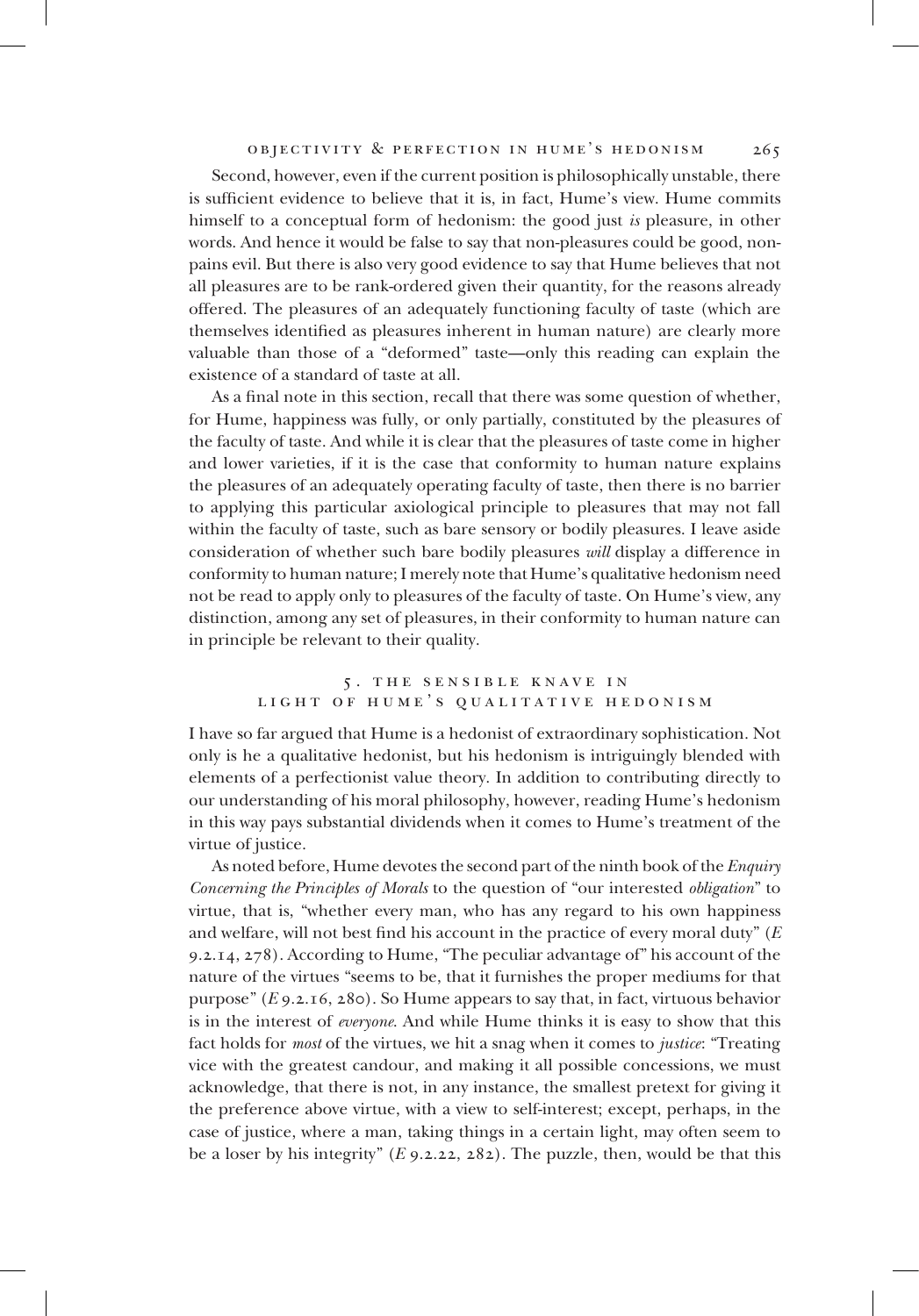266 journal of the history of philosophy 53:2 April 2015 person (viz. the apparent loser by integrity) appears not to have any interested obligation to virtue; Hume has failed in his own stated goals.

Hume's discussion of the *sensible knave*, namely, a person who holds that "*honesty is the best policy*" but that the prudential value of virtue is nevertheless "liable to many exceptions," has been the subject of exhaustive comment. Readings of the knave typically fall into one of two camps. The first camp suggests that Hume believes that justice is not, in fact, in the interest of the knave: the sensible knave's assessment of his own prudential interests is accurate. For instance, David Gauthier claims that the sensible knave shows that Hume's account of the virtue of justice is an "error theory." "The sensible knave's message is that human society, which depends on the [disposition to be just], lacks any moral foundation."<sup>53</sup> A crucial step in defense of Gauthier's reading is his claim that "Hume does not accuse the sensible knave of mistaking his interest."<sup>54</sup> Making reference to the knave, Stephen Darwall writes that "[b]y the time he wrote the *Enquiry* . . . Hume was no longer prepared to say that justice is invariably advantageous."<sup>55</sup> According to Annette Baier, "From the knave's point of view, and given her psychology, it may be prudent to continue with knavery."<sup>56</sup> For Jason Baldwin, the sensible knave is just an exception to the general rule that virtue is prudentially valuable.<sup>57</sup> This general reading is in part motivated by Hume's confessed inability to provide any adequate response to the knave: "I must confess, that, if a man think, that this reasoning much requires an answer, it will be a little difficult to find any, which will to him appear satisfactory and convincing. If his heart rebel not against such pernicious maxims, if he feel no reluctance to the thoughts of villainy or baseness, he has indeed lost a considerable motive to virtue; and we may expect, that his practice will be answerable to his speculation" (*E* 9.2.23).

The second camp reads Hume as insisting that the sensible knave does mistake his own prudential interests. Gerald Postema claims that the sensible knave has a perfectly good prudential motivation to conform to justice, given a disposition to take pleasure in the esteem of himself and others.<sup>58</sup> Christine Korsgaard's view is similar: "[T]he fact that *other people* will disapprove and dislike the sensible knave will be sufficient to provide him with feelings of disapproval and dislike of himself. Of course a knave will try to keep his knavish actions secret. But unless he is very hardened indeed, even the knowledge that others *would* hate him if they knew what he is up to will be enough to produce humility and self-hatred when he acts unjustly."<sup>59</sup>

Neither reading fully captures Hume's text in the crucial section of the *Enquiry*. To claim that the sensible knave does not act imprudently in carrying out his knavish strategy is inconsistent with Hume's refusal to retreat from his claim that virtue is in the interest of the virtuous. Hume *explicitly* claims that his own system

<sup>53</sup>Gauthier, "Artificial," 422.

<sup>54</sup>Gauthier, "Artificial," 417.

<sup>55</sup>Darwall, *Internal*, 309.

<sup>56</sup>Baier, "Response," 431.

<sup>57</sup>Baldwin, "Interests," 291–96.

<sup>58</sup>Postema, "Knave," 23–40.

<sup>59</sup>Korsgaard, *Sources*, 59.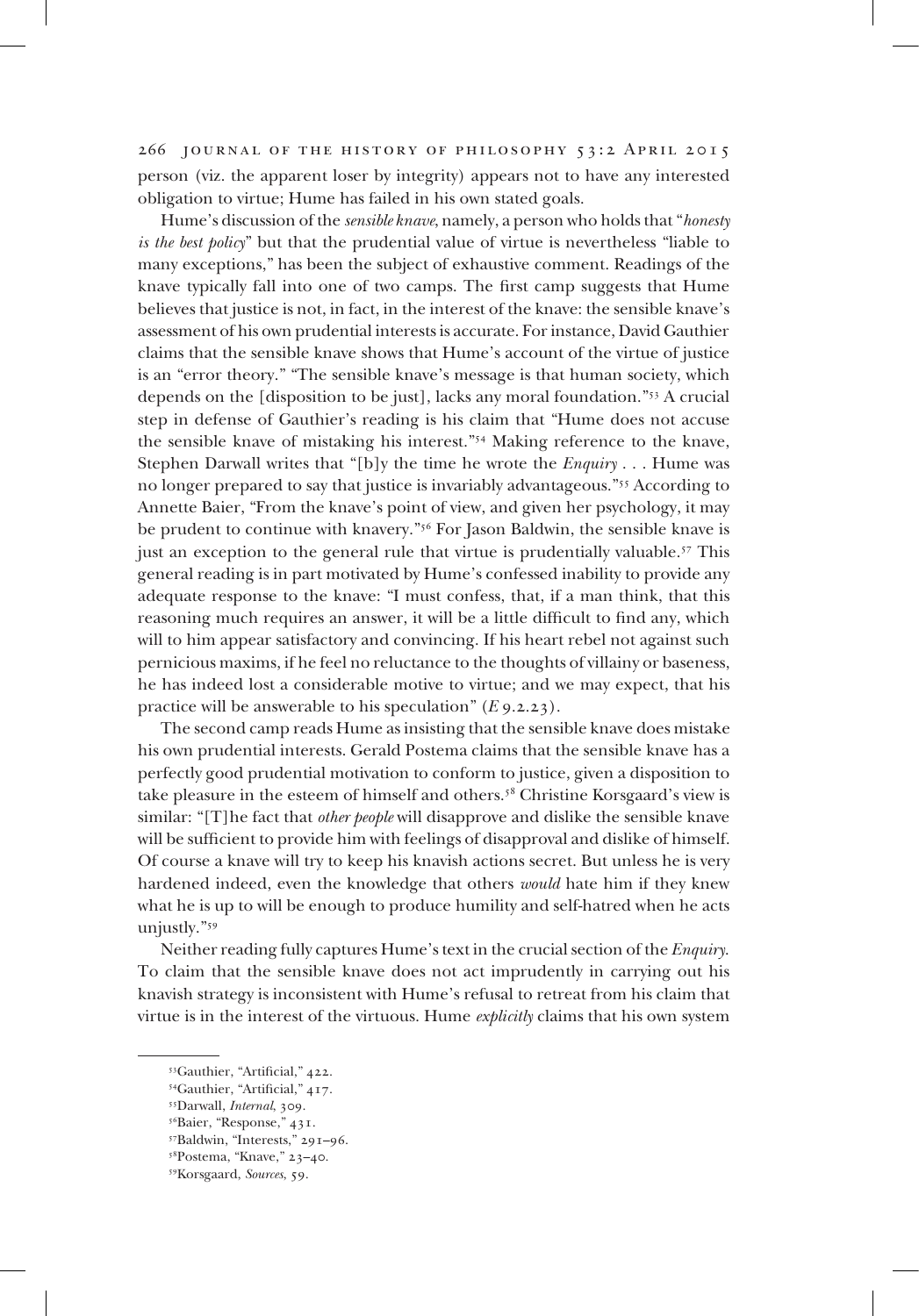can show that "every man" will best advance his own happiness and welfare by conforming to virtue  $(E_9.2.16, 280)$ . (And hence his own stated argumentative goal can seem to permit of no exception to be made in the case of the knave.) Second, Hume appears to deny that the knave is, in fact, motivated by "the esteem of himself and others." As Hume notes, the sensible knave's heart "rebels not" at "thoughts of villany or baseness." (And hence, or so it would seem, Hume does conceive the knave as "very hardened indeed," in Korsgaard's phrase.)

If Hume is a qualitative hedonist, however, we have the power to read his discussion of the sensible knave in a way that simply and straightforwardly vindicates his main conclusion.<sup>60</sup> Take the final paragraph of  $E_9$ :

But were [the sensible knave] ever so secret and successful, the honest man, if he has any tincture of philosophy, or even common observation and reflection, will discover that they themselves are, in the end, the greatest dupes, and have sacrificed the invaluable enjoyment of a character, with themselves at least, for the acquisition of worthless toys and gewgaws. How little is requisite to supply the *necessities* of nature? And in a view to *pleasure*, what comparison between the unbought satisfaction of conversation, society, study, even health and the beauties of nature, but above all the peaceful reflection on one's own conduct: What comparison, I say, between these, and the feverish, empty amusements of luxury and expense? These natural pleasures, indeed, are really without price; both because they are below all price in their attainment, and above it in their enjoyment.  $(E_9.2.25, 283-84)$ 

Here Hume describes the sensible knave as "the greatest dupe." In providing a reason for this conclusion, he notes the distinction between the "invaluable enjoyment of a character" and the "empty amusements of luxury and expense." This should sound familiar. Hume is indicting the sensible knave not for being a faulty reasoner or for failing to grasp his own motivations, but for failing to possess the proper *taste*. According to Hume, however successful the sensible knave is at procuring these "empty amusements," the sensible knave will *not* be successful at procuring a better life as compared to the life of virtue. Why? Because the pleasures of virtue are *more valuable*; a person who maintains delicacy, discernment, a lack of prejudice, and so forth—in other words, the *honest* man<sup>61</sup>—will enjoy character more than the pleasures of "worthless toys and gewgaws."<sup>62</sup> Note what Hume does not say. He does not attempt to claim that there is more pleasure to be had in the life of the honest man, or those that engage the "natural pleasures." And though he states that the favored pleasures are "above" the amusements of luxury and expense "in their enjoyment," this should not be read to indicate that the honest man takes *more* pleasure (which, given the psychological makeup of the sensible knave, Hume explicitly rejects). Rather, the honest man takes *better* pleasure than the knave does in his "feverish" pursuits.

If we read Hume like this, we can explain his conviction that every man, even the knave, maintains an interested obligation to virtue. Though the knave may take

<sup>60</sup>The following argument is foreshadowed in Dorsey, "Internalism," 16–19.

<sup>&</sup>lt;sup>61</sup>To claim that the "honest man" possesses the proper taste is supported by Hume's suggestion that the standard of taste is essential for proper moral judgment and motivation; see note 38.

<sup>62</sup>Worth noting in this connection is that Hume explicitly states that an honest man will *seem* to be a loser by his integrity. Hume spends the rest of this section arguing that, in fact, this is a mere seeming: the sensible knave maintains pleasures that are worth *less*.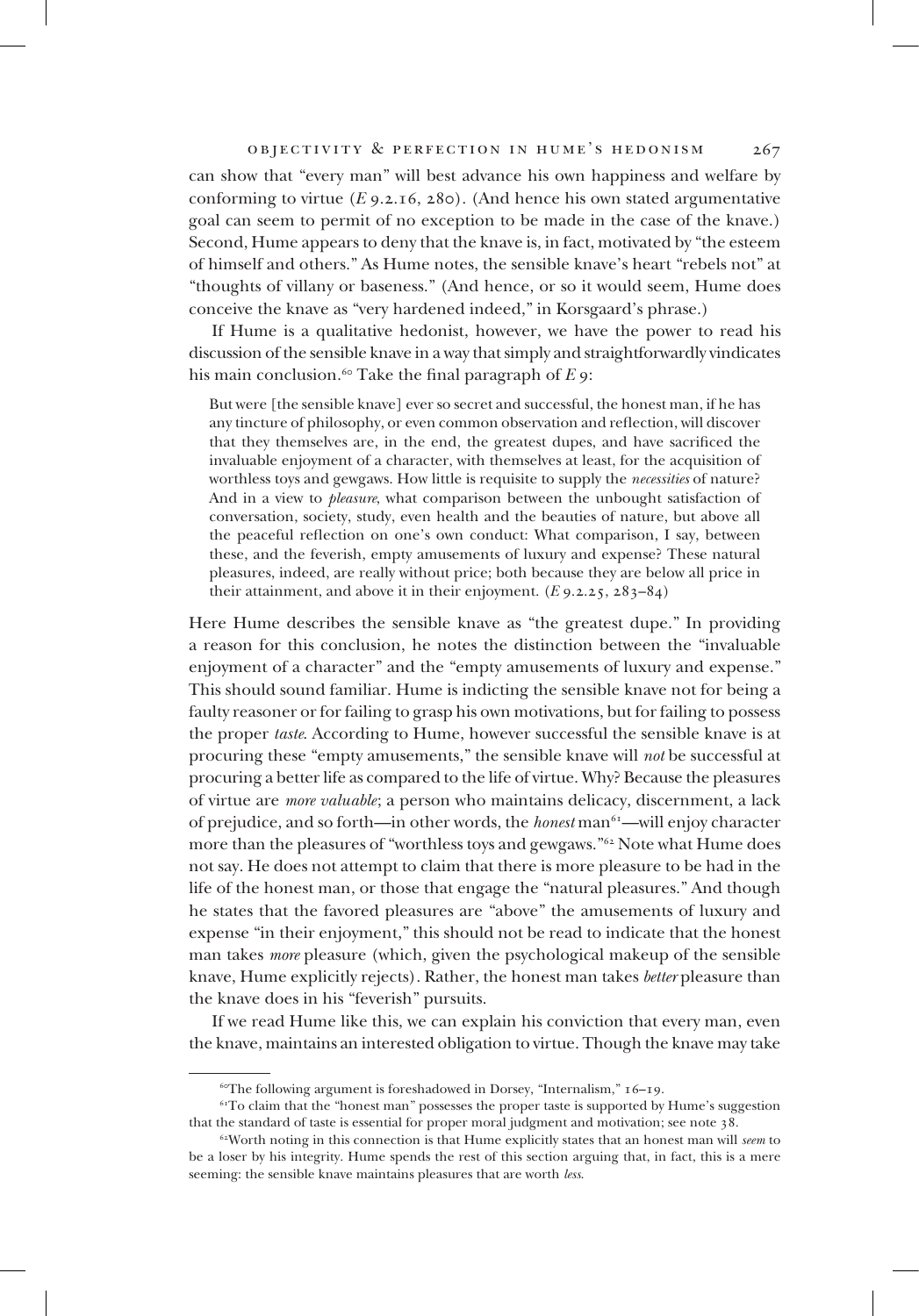less pleasure in virtue than in the pursuit of fortune, and so forth, the pleasure he takes in virtue is "finer" (*ST* 236) than the pleasure he takes in collecting his tchotchkes. Of course, Hume is unable to address himself directly to the sensible knave, because no *reasoning* will convince the sensible knave that the honest man's pleasures are more valuable. Indeed, why should it? What must be addressed in the sensible knave is not his faulty *reasoning* but rather his faulty *taste*. And insofar as one cannot *reason* one's way to an adequately operating faculty of taste (*ST* 231) one cannot, presumably, convince the sensible knave to alter his pursuit other than by altering his taste (by, for instance, practice, delicacy, lack of prejudice, etc.). Thus it would appear that Hume's perfectionist hedonism helps us understand his treatment of the sensible knave, and his general claim that virtue is a benefit, and vice a burden (even if the vicious are of a "quite different turn and disposition").<sup>63</sup>

Hume's treatment of the sensible knave is, if we read Hume as accepting a form of qualitative hedonism, utterly unmysterious. For this reason, Hume's discussion of the sensible knave supports my reading of his hedonism. To sum up, then, Hume's hedonism is, first, objective: he holds that pleasure and pain are identical to good and evil, and this is independent of any preference or pro-attitude. Second, Hume's hedonism is qualitative. He holds that pleasures that constitute an adequately operating faculty of taste are better than pleasures taken by a poorly functioning faculty of taste, or a faculty that is not practiced, delicate, and so forth. Third, the proper explanation of Hume's axiological distinction between higher and lower pleasures appeals to the evaluative authority of humanity's sentimental nature. To accept this view is to straightforwardly account for Hume's stated argumentative goals in *E* 9 *as well as* his inability to directly address the sensible knave. This is enough, I think, to entitle my reading very serious consideration.

#### 6 . conclusion

In light of the argument of this paper, two points are, I think, worth reflection. First, one feature of my reading of Hume may give some pause. I have generally treated Hume's writings throughout his career, including the *Treatise* (1739), the second *Enquiry* (1751), and the *Essays* (1741; "Of the Standard of Taste," 1757), as expressing a coherent account of the welfare value of pleasure. But some may plausibly object that Hume's hedonism as expressed in the *Treatise*, for instance,

<sup>63</sup>There is perhaps one method of reading Hume's treatment of the sensible knave that is compatible with a quantitative rather than qualitative hedonism. This reading holds that, on Hume's view, those without the taste for the social pleasures—though they experience plenty of low "amusements" will, when their taste is refined, take *more pleasure* in the pleasures of virtue than they do in the lower pleasures, as a simple matter of psychological fact. This would explain Hume's inability to convince the knave: the knave, given his poor taste, is insensible to, or at the very least takes less pleasure in, virtue. But once his taste is refined, *more pleasure* is available to the knave in the practice of virtue. But this reading has two problems. First, and most importantly, it cannot explain why the knave, *given* his psychology, would be better-off experiencing less pleasure (the pleasures of virtue) than more (the pleasures of toys and gewgaws), even though, with a more refined taste, more pleasure would be available *via* a noble character. And hence this reading would be unable to deliver Hume's claim that "every man" is better-off being virtuous. Second, and somewhat less clear-cut, Hume refrains from using explicitly quantitative terms to discuss the pleasures of a refined taste, preferring instead terms such as "finest" or "most innocent" (*ST* 236–37).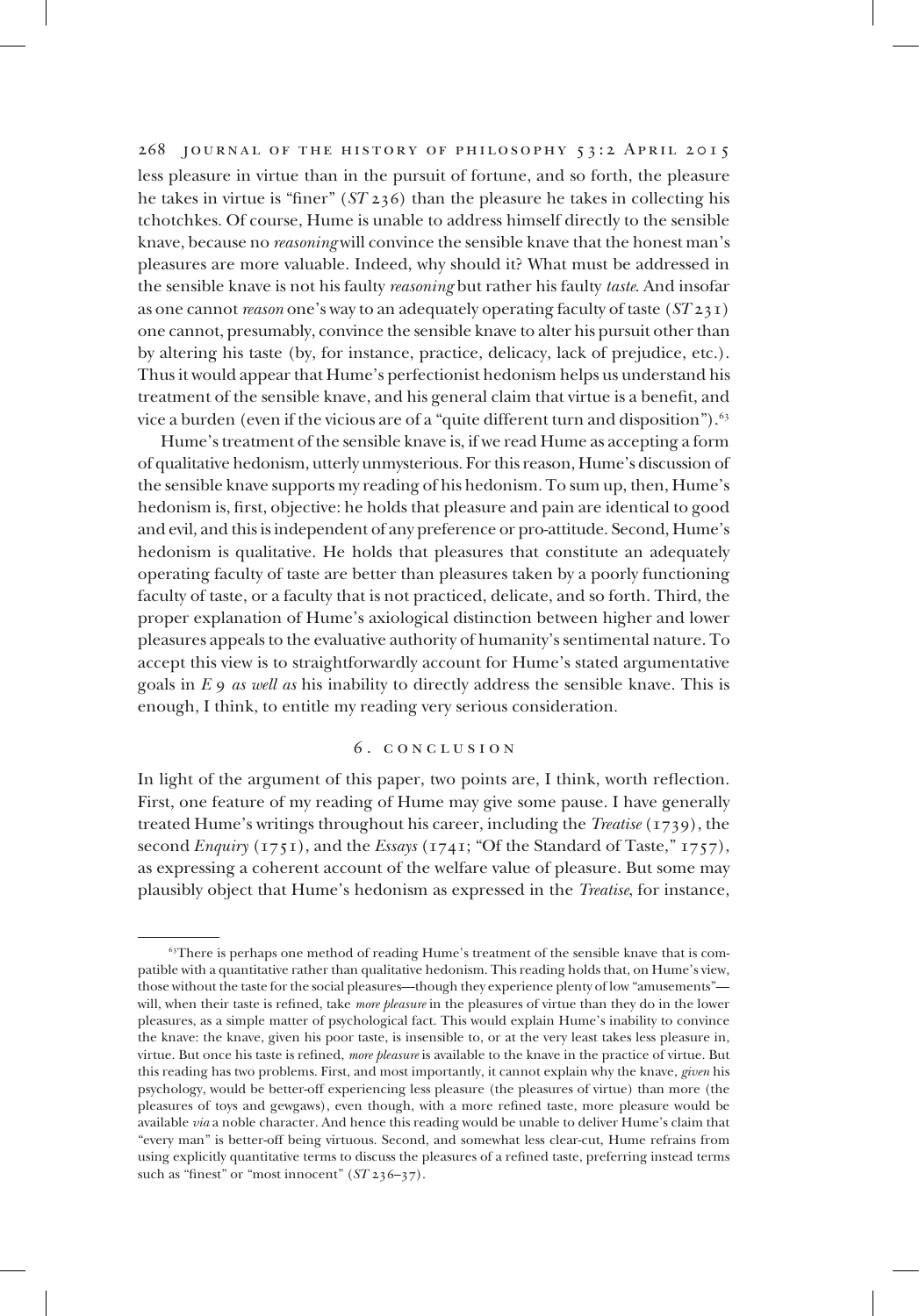cannot sensibly be read as containing anything like the qualitative features of his hedonism as expressed in the second *Enquiry*, or his later *Essays*. I have some sympathy for this line of critique. Nevertheless, it seems to me preferable to read Hume as maintaining a coherent view if possible, and, in addition, there is nothing in the *Treatise* itself that tells in favor of or against a qualitative interpretation of his work. (Although, to be fair, evidence for the normative force of human nature itself—which, on my reading, helps to explain the axiological significance of Hume's "higher" pleasures—can be found in the *Treatise* [*T* 3.2.1.7, 479].) And hence, or so I claim, there is good reason to read Hume's hedonism as consistent, but of course I cannot rule out the suggestion that this *qualitative* hedonism in particular is a distinctive feature of his late, or at least comparatively late, thought.

Second, there are a number of questions that might still arise when thinking about Hume's hedonism. In particular, one might ask about the metaphysical nature of pleasure as Hume conceives it.<sup>64</sup> (I have noted that Hume uses the term 'pleasure' to refer to a diverse set of feelings and sentiments that differ radically, but there remain important questions on this front.) In addition, there are firstorder questions: how much more are the "higher" pleasures worth? Should we be willing to trade any amount of the lower pleasures for the higher? (Admittedly, it is difficult to maintain Hume's confidence in the prudential value of virtue as compared to vice unless one is also willing to grant *very* heavy axiological weight to the "higher" as opposed to "lower" pleasures. But much more should be said to come up with anything like a full picture of the axiological relationship between these pleasures, for Hume.)

Leaving these further questions aside, however, I think that on balance we should read in Hume not just a form of hedonism about happiness or welfare, but a sophisticated and pathbreaking form of qualitative hedonism. Hume not only offers an axiological distinction between higher and lower pleasures, but also helpfully explains this distinction in terms of their relative conformity to the pleasures inherent in human nature. The emerging "perfectionist hedonism" is not just significant for our growing understanding of Hume's moral theory, but is a legitimate view worth taking seriously in its own right. $65$ 

#### bibliography and abbreviations

Albee, Ernest. *A History of English Utilitarianism*. New York: Macmillan, 1902. [*History*]

- Baier, Annette. "Artificial Virtues and Equally Sensible Non-Knaves: A Response to Gauthier." *Hume Studies* 18 (1992): 429–40. ["Response"]
- Baldwin, Jason. "Hume's Knave and the Interests of Justice." *Journal of the History of Philosophy* 42 (2004): 277–97. ["Interests"]
- Brink, David. "The Significance of Desire." In *Oxford Studies in Metaethics*, vol.3, edited by Russ Shafer-Landau, 5–46. Oxford: Oxford University Press, 2008. ["Significance"]

Darwall, Stephen. *British Moralists and the Internal 'Ought': 1640–1740*. Cambridge: Cambridge University Press, 1995. [*Internal*]

Dorsey, Dale. "The Authority of Competence and Quality as Extrinsic." *British Journal of the History of Philosophy* 21 (2013): 78–99. ["Authority"]

<sup>64</sup>See Hudson, "Pleasures."

<sup>65</sup>I would like to thank Erin Frykholm and two anonymous reviewers for the *Journal of the History of Philosophy* for helpful comments on this paper. I would also like to thank the Murphy Institute at Tulane University for generous support.